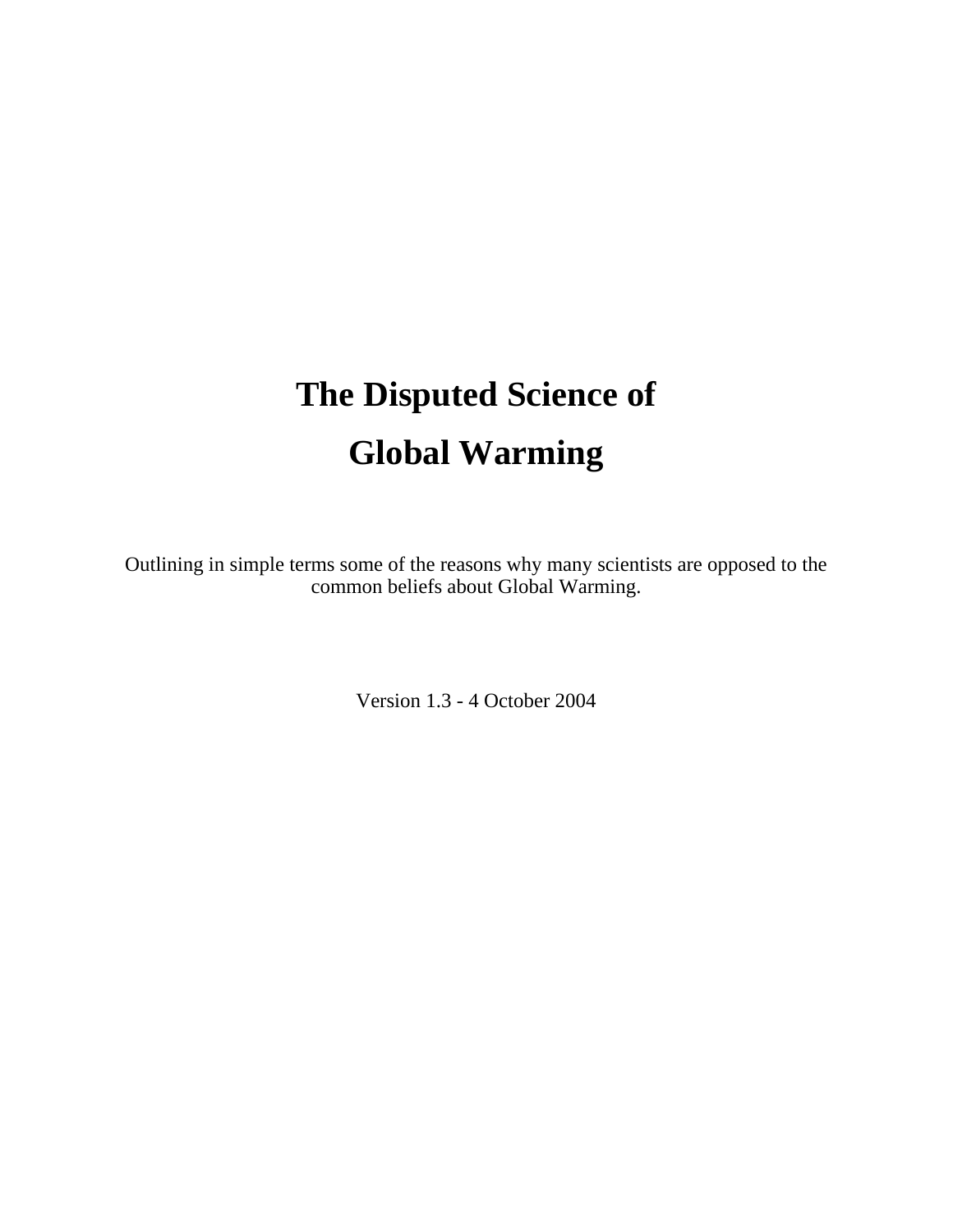# **Introduction**

In 1988 the United Nations created an organisation, known as the Intergovernmental Panel on Climate Change (or IPCC), to report on climate and changes to climate. The claims made in the 1996 IPCC report were the basis of the Kyoto Agreement. Almost all developed countries have signed that agreement and are working towards reducing their emissions of carbon dioxide.

The general impression may be that international scientific consensus about global warming has been reached and that all scientists accept its cause and consequences, but that is certainly not the case.

About twenty thousands scientists have publicly expressed their scepticism about the statements made by the IPCC and those by supporters of the notion of global warming. These sceptical scientists argue that the claims for warming are not matched by the observations and that certain variability is a natural part of the climate. Most fundamentally they argue that there is no proof that a rise in carbon dioxide levels is the cause of rising temperatures and if this is the case, then the principles underlying the Kyoto Agreement are without foundation and the money spent to reach the proscribed emission targets will return no benefits at all.

If the Kyoto Agreement is without foundation then the introduction of alternative energy sources is also meaningless if the principal aim is to reduce emissions of carbon dioxide.

This document was created in order that readers may ask informed questions of both those who support and refute the IPCC's statements about global warming notions and, by extension, those who support or refute the Kyoto Agreement.

It contains brief discussions of the issues and then provides references for further information. In most cases those references are to the original publications and not to reports which summarise the work. The references are, unless otherwise noted, to web pages or to documents created using Adobe Acrobat, otherwise known as PDF documents. (If the mathematics or concepts in these references are beyond your understanding then try reading their conclusions first.)

Readers who wish to quickly view the most critical sections of this document should read the following sections:

| Summary       | for a brief over-view of the most relevant points        |
|---------------|----------------------------------------------------------|
| $\mathcal{R}$ | for the discussion of long-term temperatures             |
| $7-10$        | in which the role of carbon dioxide is discussed         |
| 13            | which discusses why carbon dioxide is blamed for warming |
| 15            | research into other climatic factors                     |

John McLean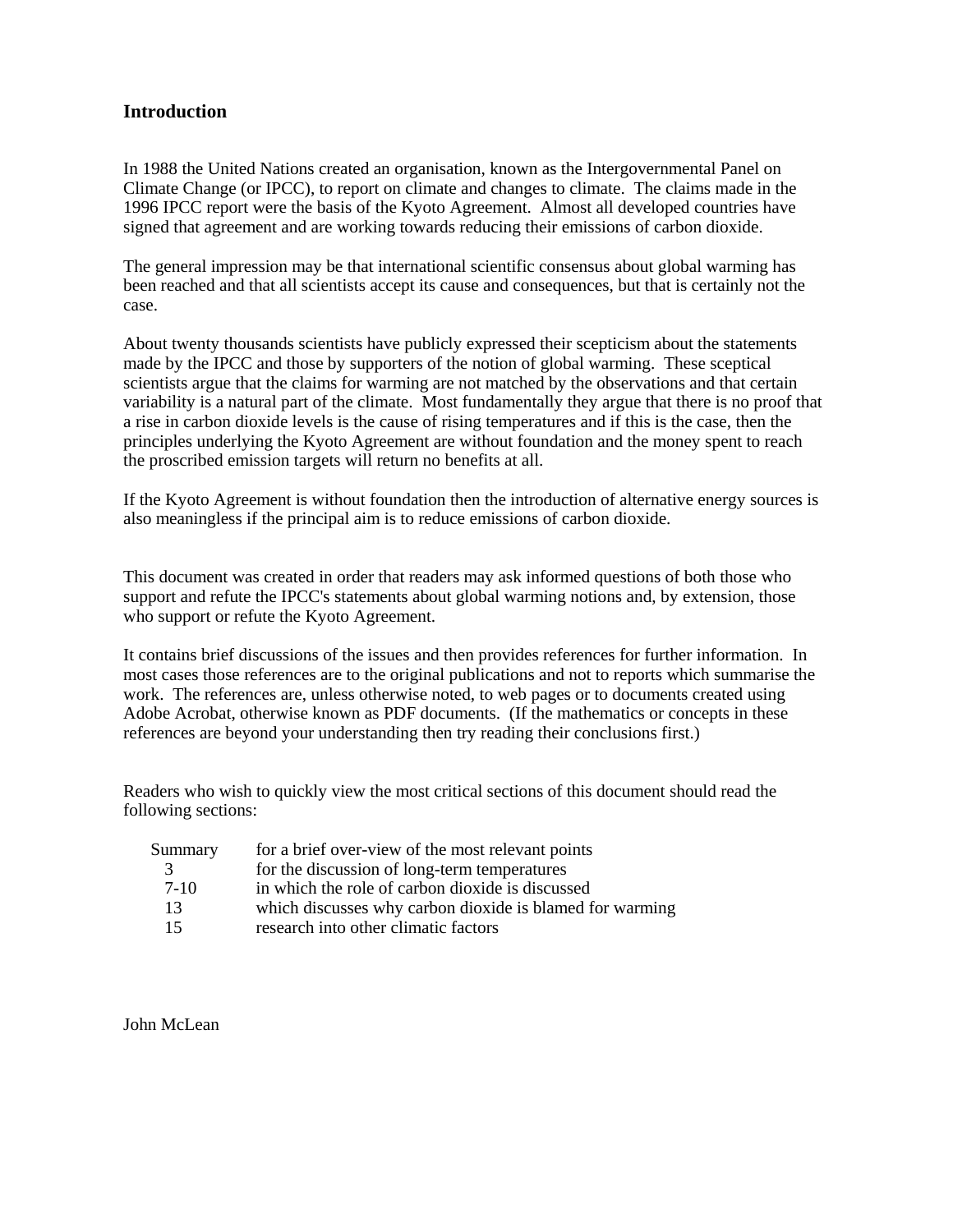# **SUMMARY**

- 1. Any current warming of the earth is small and is probably quite normal climate variability.
- 2. There is no noticeable increase in the frequency of extreme weather events.
- 3. Talk of rising sea levels is alarmist and not supported by data.
- 4. Despite claims to the contrary, research shows that temperatures and carbon dioxide levels have been higher than today.
- 5. The current level of carbon dioxide is no cause for alarm.
- 6. The Kyoto Agreement will achieve very little but neither would a greater reduction in carbon dioxide emissions.
- 7 An increase in the level of carbon dioxide is not the cause of global warming.
- 8 Computer models of climate are inaccurate the IPCC admits this and have no credibility; neither do reports based on those models.
- 9 The mechanisms which dictate the climate are still under investigation and to assign warming to specific causes is premature. Researchers have shown that sun and water vapour play a significant role but there is still much to learn.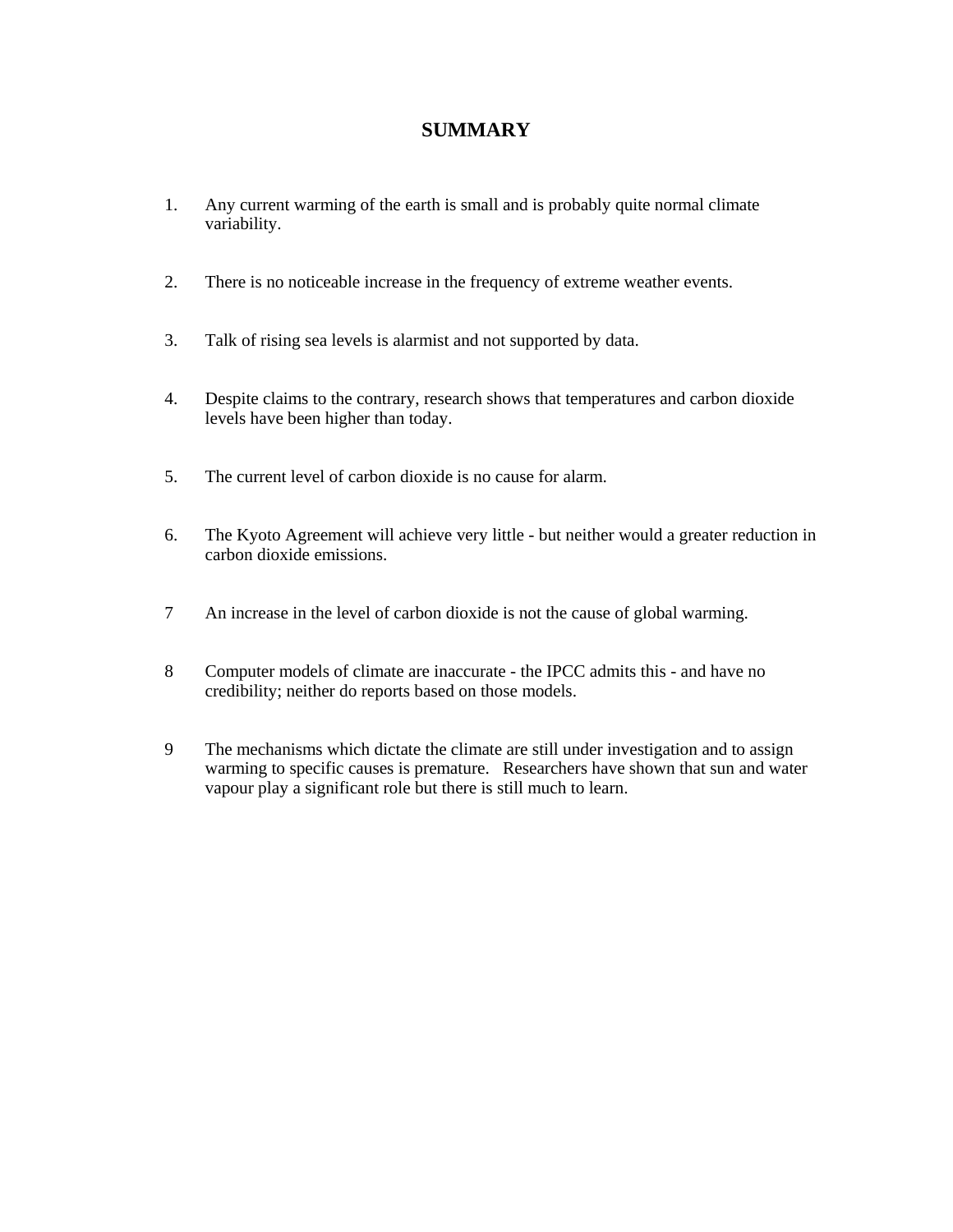# **CONTENTS**

| 1.  | Is the earth warming?                                                                        |
|-----|----------------------------------------------------------------------------------------------|
| 2.  | But there is a "global temperature", isn't there?                                            |
| 3.  | Aren't we are having the warmest weather for the last 2000 years?                            |
| 4   | But aren't we having more extreme weather more frequently?                                   |
| 5.  | Sea-levels are rising though, and threaten many islands?                                     |
| 6.  | But what about carbon dioxide levels, aren't they the highest ever?                          |
| 7.  | Carbon dioxide is the most significant greenhouse gas, isn't it?                             |
| 8.  | Does that mean that Man's carbon dioxide does very little?                                   |
| 9.  | The Kyoto Agreement will have very little effect, won't it?                                  |
| 10. | Why you you say reducing carbon dioxide "might" change temperatures?                         |
| 11. | But everyone says that increasing carbon dioxide causes warming                              |
| 12. | But isn't an increase in carbon dioxide dangerous?                                           |
| 13. | So why is carbon dioxide blamed for the warming?                                             |
| 14. | But aren't the computer models generally correct?                                            |
| 15. | If it is not carbon dioxide that causes warming, then what does?                             |
| 16. | What do scientists think of the Kyoto Agreement and the IPCC report on<br>which it is based? |

# FURTHER READING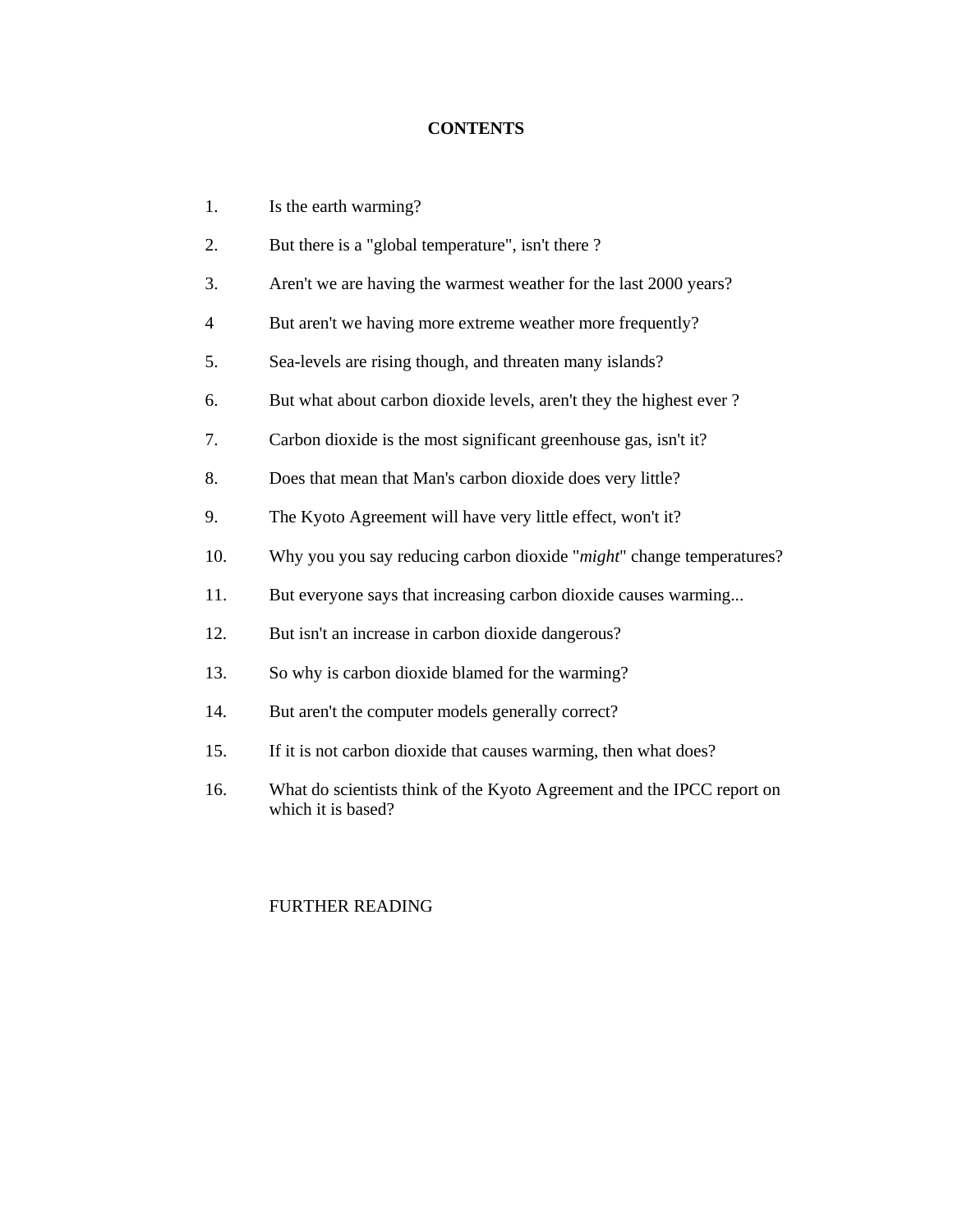# **1. Is the earth warming?**

#### **That's doubtful. Some regional surface temperatures are rising but probably not the entire earth.**

According to the IPCC, the earth warmed from 1900 to 1940, cooled from 1941 to 1965 and has warmed since that time (see graph in reference 1.1).

The IPCC bases its statements on surface temperatures or temperatures measured very near the earth's surface. They indicate a warming since 1980 but satellite-based temperature measurements, taken across all of the earth's surface, including oceans and sparsely populated areas, indicate no measurable change in the last 30 years (see reference 1.2).

One reason for the apparent change in surface temperatures may be the "Urban Heat Island" (UHI) effect by which growing towns and cities generate and trap heat as well as create obstacles to winds. Many urban weather stations are located at airports and the recordings may be influenced by the increase in air traffic since the early 1970s.

Incidentally the IPCC's so-called evidence of man's impact was based on a 1996 paper by Santer et al that claimed that the impact could be observed in rising temperatures. That paper and conclusion has been discredited by researchers who show that the period of temperature data was carefully selected and that extending that period by a few years at each end reveals no global warming (see reference 1.3).

Temperatures in the stratosphere and troposphere have changed far less than the IPCC's models indicate they should be (see reference 1.4).

#### **References**

- 1.1 IPCC graph at<http://www.ipcc.ch/present/graphics/2001syr/small/05.16.jpg>
- 1.2 "Globally-Averaged Atmospheric Temperatures" at <http://www.ghcc.msfc.nasa.gov/MSU/msusci.html>
- 1.3 "A Discernible Human Influence ..." at<http://www.john-daly.com/sonde.htm>
- 1.4 "Images from "The Greenhouse Effect and Climate Change" at <http://www.bom.gov.au/info/climate/change/gallery/47.shtml> On this web page, the temperature in the troposphere is shown in the bottom graph. Notice that the surface temperature (in blue) has usually been higher than the troposphere temperature (in red and black) over the last 15years and that the temperature in the troposphere has varied little from the long-term average in the last 25 years.

#### Also...

- 1.5 "How Good are the Satellite Temperatures?" at [http://www.co2andclimate.org/climate/previous\\_issues/vol2/v2n3/feature1.htm](http://www.co2andclimate.org/climate/previous_issues/vol2/v2n3/feature1.htm)
- 1.6 "The Surface Temperature Record" at<http://www.john-daly.com/graytemp/surftemp.htm>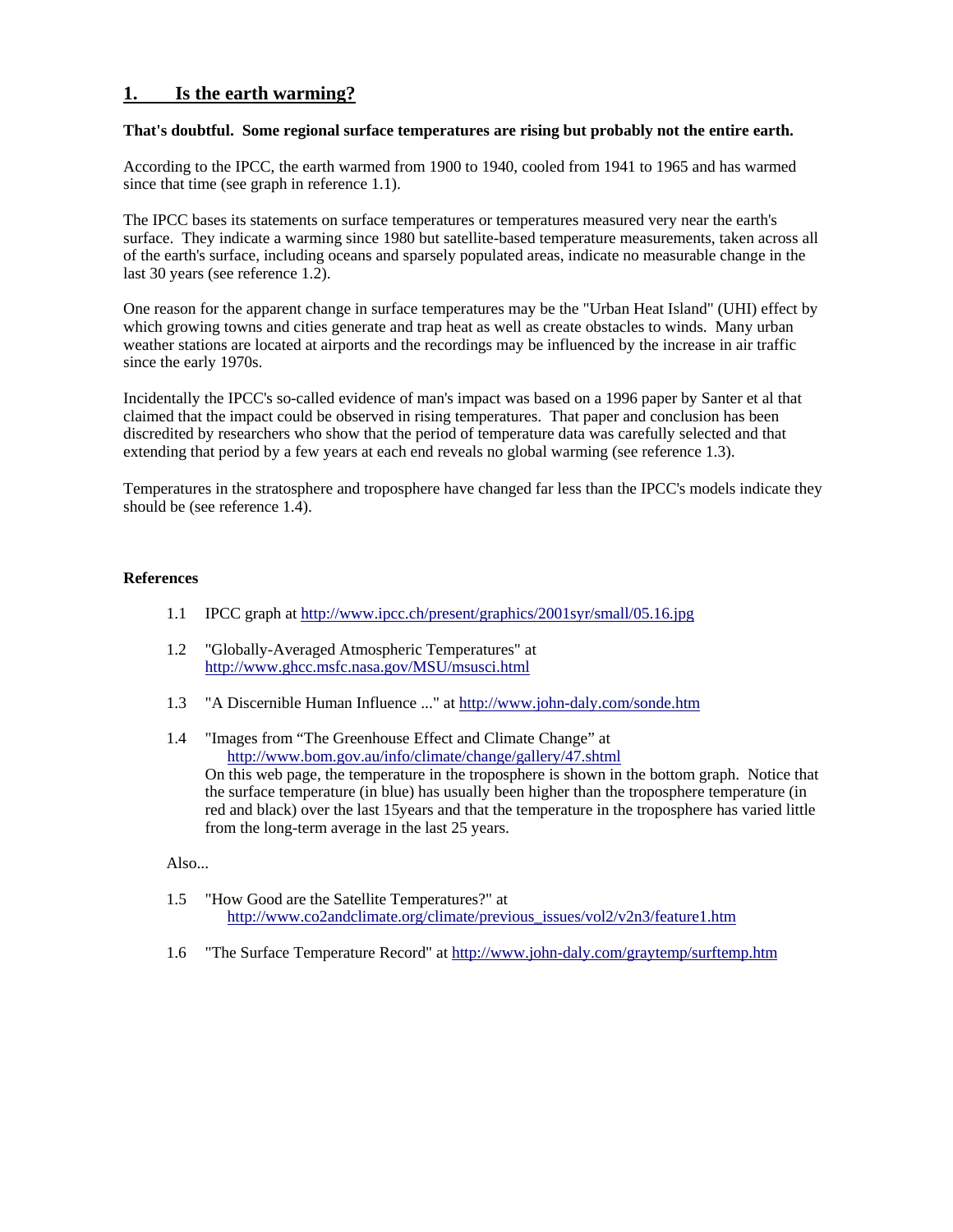# **2. But there is a "global temperature", isn't there ?**

## **No.**

The concept of a global temperature is quite false. The IPCC attempts to derive an average temperature but the measuring devices are not consistently spaced across all of the earth's surface, nor are they maintained and read with similar care.

The variations in Australian temperatures for the last 100 years from the average across 1961-1990 shows a different pattern to the IPCC's so-called global temperature variation for the same period (see references 2.1 and 2.2). If temperatures were truly global we would see rises in Australian temperatures which correspond very well with rises in the IPCC's "global temperature" but we only see generalities, sometimes shifted by several years.

Temperature changes appear to be regional. Even the IPCC acknowledges that in recent times temperatures have risen in some locations but fallen in others (see reference 2.3).

## **References**

- 2.1 IPCC graph at <http://www.ipcc.ch/present/graphics/2001syr/small/05.16.jpg> (for a larger image change "small" to "large")
- 2.2 "Australian Annual Mean Temperature Anomalies" at <http://www.bom.gov.au/climate/change/amtemp.shtml>
- 2.3 IPCC graph at<http://www.ipcc.ch/present/graphics/2001syr/small/05.19.jpg> (for a larger image change "small" to "large")

# **3. Aren't we are having the warmest weather for the last 2000 years?**

#### **Probably not, although it will depend on where you live.**

The often-quoted IPCC graph of "global" temperatures which showed current temperatures to be the highest (see reference 3.1) has been shown to be incorrect by at least three groups of researchers (see references 3.2, 3.3 and 3.4).

The IPCC graph did not show the warm period of about 1600, the earlier cool period of about 1400 or a very warm period from about 900 to 1050 when the temperatures in Europe were several degrees warmer than today. All of these periods are described in historical documentation and therefore it is surprising that they do not appear in the IPCC's report.

Of course if the earth was warmer at these times then it follows that the earth also cooled via some natural mechanisms, but the IPCC appears reluctant to either explain that cooling or concede that it existed.

#### **References**

- 3.1 IPCC graph at <http://www.ipcc.ch/present/graphics/2001syr/large/05.16.jpg>
- 3.2 "Hockey Stick vs. Wet Noodle" at [http://www.co2andclimate.org/climate/previous\\_issues/vol7/v7n15/feature1.htm](http://www.co2andclimate.org/climate/previous_issues/vol7/v7n15/feature1.htm)
- 3.3 "Lessons and Limits of Climate History: Was the 20th Century Climate Unusual" at <http://www.marshall.org/pdf/materials/136.pdf>
- 3.4 "Corrections to the Mann et. al (1998) Proxy Data base and Northern Hemispheric Average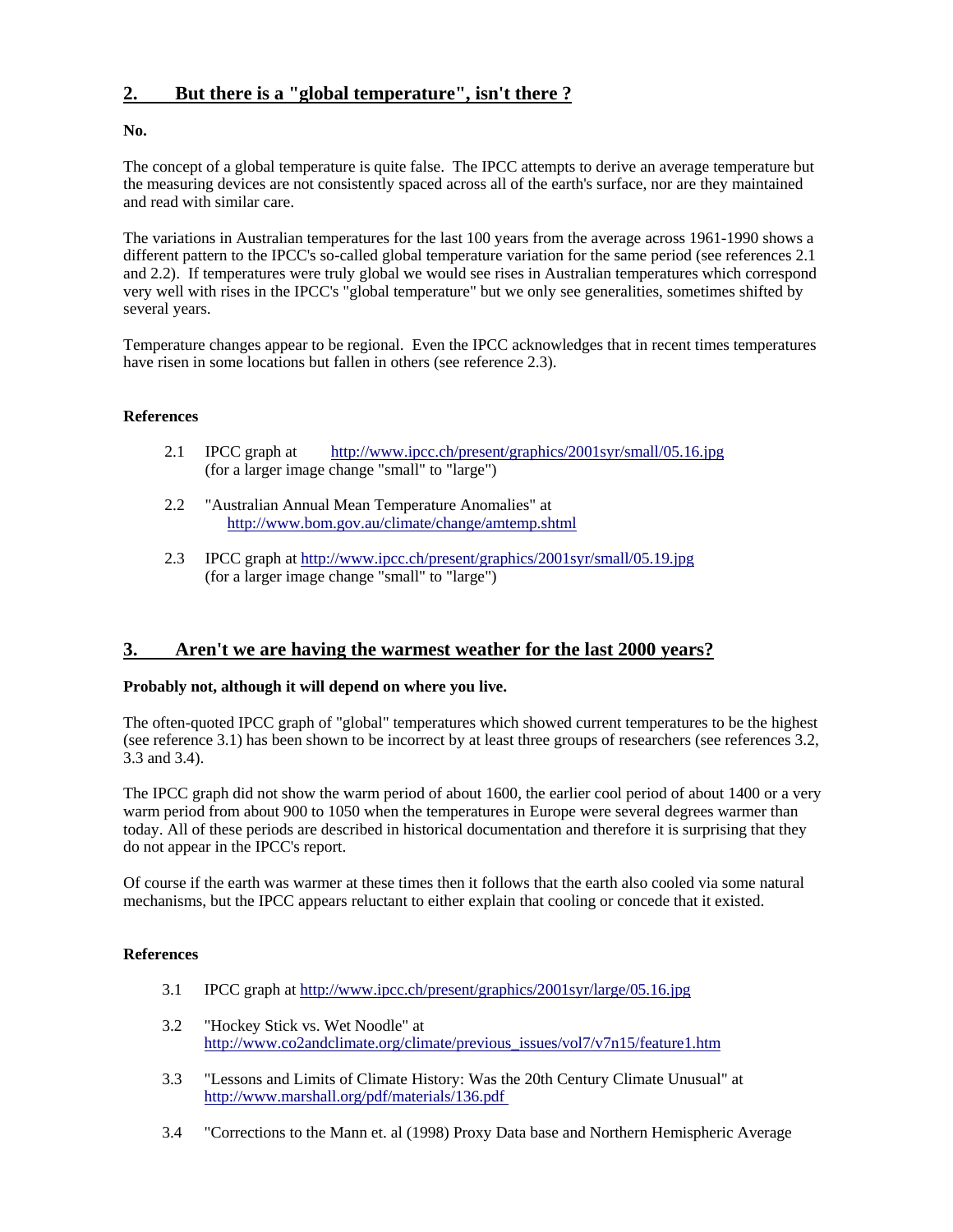# **4 But aren't we having more extreme weather more frequently?**

#### **No.**

Comparisons with past events are difficult and neither the total number of people affected or the cost of repairs is a useful guide. Population growth means that more people are impacted by any natural disaster. The increased size of houses, growth in urban infrastructure and long-term inflation combine to dramatically increase the cost of repairs. The numerical frequences of reports of extreme events are also a poor guide because such events are now widely reported due to increased awareness and interest.

Canadian and European statistical research has shown that extreme weather conditions are becoming less common, not more common (see references 4.1, 4.2 and 4.3) and in Australia, the annual number of tropical cyclones appears to be decreasing (see reference 4.4). The number of hurricanes in Florida ths year may be the highest in recent decades but it is only a return to the frequency that was common from 1920 to 1960.

The IPCC admits that there is no evidence to claim that extreme weather has become more common.

One Canadian analysis even suggests that the number of extreme weather events may be cyclic (see references 4.5 and 4.6).

The heat wave in Europe in the summer of 2003 was caused by a stationary region of high pressure in the Atlantic, the same factor which caused similar heatwaves in 1947, 1959, 1976, 1983 and 1995. The major floods in Germany during August 2002 were caused by a jet stream in the upper atmosphere moving from its usual location in the north Atlantic and sweeping in a circle that took it across western Europe. No connection with either global warming or increased levels of carbon dioxide can be established for either of these recent extreme weather events.

#### **References**

- 4.1 "MYTH #5 'Extreme Weather Events are Expected to be More Common if the World Warms. This Has Already Started - Drought, Floods, Forest Fires, etc. are on the Rise as a Result of Our Greenhouse Gas Emissions.'" at<http://www.envirotruth.org/myth5.cfm>
- 4.2 ["No upward trends in the occurrence of extreme floods in central Europe" at http://www.uni](http://www.uni-leipzig)leipzig.de/~meteo/MUDELSEE/publ/pdf/flood.pdf
- 4.3 "Floods in Central Europe Since 1300" at [http://www.ccma.csic.es/dpts/suelos/hidro/images/chapter\\_14\\_phefra.pdf](http://www.ccma.csic.es/dpts/suelos/hidro/images/chapter_14_phefra.pdf)
- 4.4 "Images from "The Greenhouse Effect and Climate Change" at <http://www.bom.gov.au/info/climate/change/gallery/49.shtml>
- 4.5 ["Figure 7." at http://www.msc](http://www.msc-smc)smc.ec.gc.ca/education/scienceofclimatechange/understanding/ccd/ccd\_9801/sections/image-7\_large\_e.html
- 4.6 "Trends and Changes in Extreme Weather Events" at <http://www3.gov.ab.ca/env/climate/docs/TrendsAndChangesInExtremeWeatherEvents->April2003.pdf

# **5. Sea-levels are rising though, and threaten many islands?**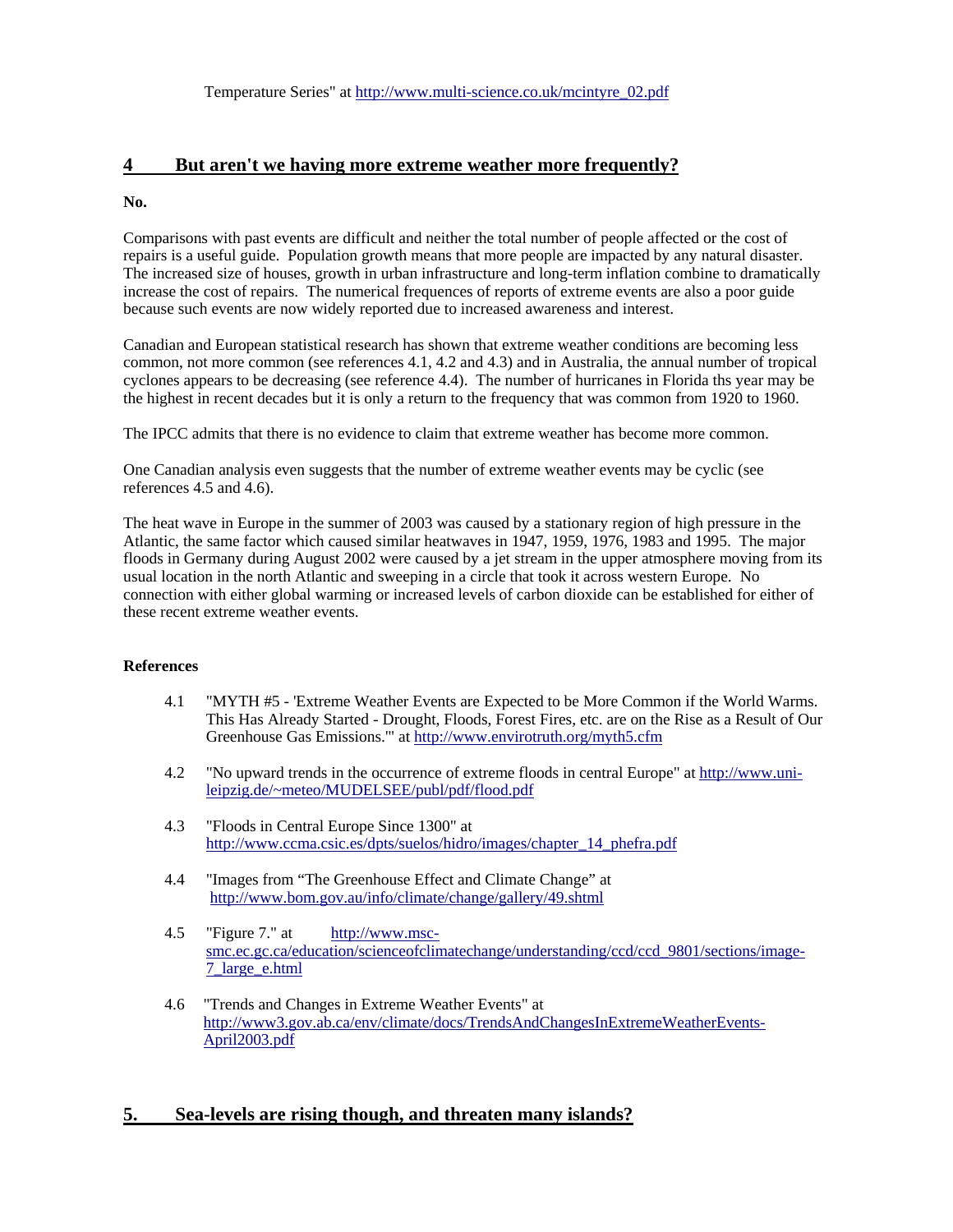#### **They are probably rising by fractions of a millimetre per year.**

Researchers have found that sea levels are almost unchanged around the world.

The IPCC report of 2001 contained a graph showing very small changes in sea levels at 3 locations over a period of two hundred years (see reference 5.1). The same IPCC presented graphs showing rising temperature between 1900 and 1940 but no correlation could be made against change sin sea levels.

In Australia, the National Tidal Facility produced a report into its 1998 study of sea level changes. That report stated "The results demonstrate that the overall average of the relative sea level trends is +0.3 mm per year, somewhat less than the IPCC estimated global average of 1-2 mm per year (IPCC, 1995)" (see reference 5.2).

In other instances of sea levels not rising in accordanec with the IPCC's predictions, a groove cut into rock in Tasmania in 1840 to indicate average sea level is now above the water level (see reference 5.3) and sea levels around the Maldives are falling and not rising as some people have claimed (see references 5.4 and 5.5).

As a general rule caution must be used in regard to any claim about changing sea levels because geologists report that land masses are shifting very very slightly, some tilting and others rising or falling. Rather than the sea level rising, it may be that the land is sinking.

#### **References**

- 5.1 IPCC graph at<http://www.ipcc.ch/present/graphics/2001syr/small/04.17.jpg> (for a larger image change "small" to "large")
- 5.2 Australian Mean Sea Level Survey" at <http://www.ntf.flinders.edu.au/TEXT/PRJS/BASE/meansea.html>
- 5.3 ["Tasmanian Sea Levels: The `Isle of the Dead' Revisited" at http://www.john](http://www.john-daly)daly.com/deadisle/index.htm
- 5.4 ["Global Warming and Sea Level Rise" at http://www.ff.org/centers/csspp/pdf/13-CSPP](http://www.ff.org/centers/csspp/pdf/13-CSPP-gwandsealevelrise)gwandsealevelrise.pdf
- 5.5 "Don't Cry for Them: Maldives Islands are OK" at <http://mitosyfraudes.8k.com/Ingles3/Maldivas.html>

# **6. But what about carbon dioxide levels, aren't they the highest ever ?**

#### **No, probably not.**

Our current carbon dioxide levels are about 385 parts per million by volume (ppmv) compared to a level of about 280ppmv in pre-industrial times. At least one researcher has shown that carbon dioxide levels are rising in proportion to global population growth but a definite causal link is yet to be established.

Despite the recent increase there are good reasons to believe that these levels were exceeded in the last 150 years and certainly in the last 50,000 years.

Firstly, a graph of mean value of atmospheric carbon dioxide measured in Europe, North America and Peru shows that in the period 1820 to 1880 levels between 350ppmv and 550 ppmv were relatively common place (see figure 2 of reference 6.1).

Secondly there are a number of reasons to doubt the accuracy of the measurement of the levels of carbon dioxide in the air bubbles in ice cores.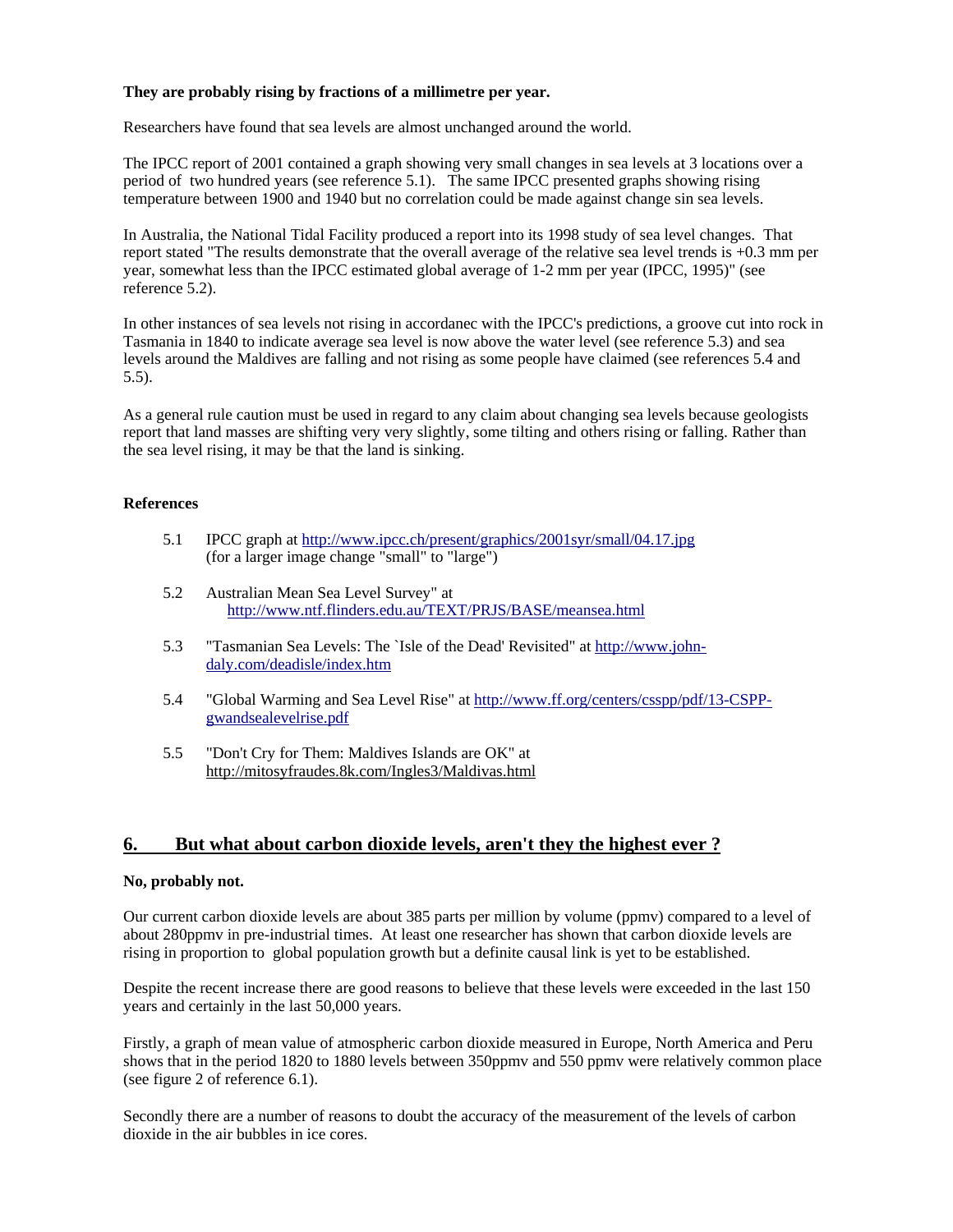The first concern is the possible creation of calthrates in the ice (see references 6.1 and 6.2). Calthrates are formed by a chemical reaction which involves carbon dioxide and this reaction will therefore reduce the level of gas in the air bubbles. The common practice of crushing the ice to extract the air in the bubbles reportedly produces lower levels of carbon dioxide than does melting the ice to extract all the gases.

The second concern is that some results of analysis have been selectively omitted or manipulated. It is reported that researchers have been known to omit results that they believe are erroneous - supposedly in one case 43% of samples were rejected - and that the dating of the ice samples has been arbitrarily aligned with recent levels of carbon dioxide recorded by instruments. (see references 6.1 and part 5 of 6.2)

The third problem is that the date of the carbon dioxide levels is determined by finding the *average* age of another gas in that same air bubble trapped in the ice. These points are typically 40 to 120 metres above the ice of the same age and this vertical separation can represent several thousand years. Researchers cannot acurately determine the number of years used in the averaging, the respective gas concentrations in those years or how well the gases from each year were mixed. Was the concentration of carbon dioxide low in one year and high in another year within this period? We just don't know.

Working from another basis, the structure of ancient leaves, another research project has established that in the early Holocene period (i.e. about 10,000 years ago) carbon dioxide levels of about 360ppmv (i.e. very similar to today's level) were quite common and that levels of over 300ppmv "could have been the rule rather than the exception" (see reference 6.3) .

#### **References**

- 6.1 "Climate Change: Incorrect information on pre-industrial CO2 " at <http://www.warwickhughes.com/icecore/>
- 6.2 "Carbon cycle modelling and the residence time of natural and anthropogenic atmospheric CO2: on the construction of the "Greenhouse Effect Global Warming" dogma." at <http://folk.uio.no/tomvs/esef/ESEF3VO2.htm>
- 6.3 "Century-Scale Shifts in Early Holocene Atmospheric  $CO<sub>2</sub>$  Concentration" at <http://www.bio.uu.nl/~palaeo/Personeel/PDF/ScienceRike.pdf>

# **7. Carbon dioxide is the most significant greenhouse gas, isn't it?**

#### **No.**

Water vapour is the most common and most significant greenhouse gas. It makes up about 3% of the atmosphere compared to carbon dioxide's 0.03% and it absorbs more radiant heat than carbon dioxide. Together these make water vapour at least 200 times more significant than carbon dioxide (see references 7.1, 7.2 and 7.3).

Interestingly the amount of water vapour in the air varies between about 1.5% and 3.5% and while concern is expressed about a 35% increase in the level of carbon dioxide, no-one pays attention to a 133% increase in the level of water vapour.

More than 95% of water vapour occurs naturally and it is often ignored in reports of global warming. Some climatologists who acknowledge that water vapour is the most important factor say that we should be addressing carbon dioxide because it is something that we can actively reduce, but their arguments are largely pointless when water vapour has such a dominant effect.

#### **References**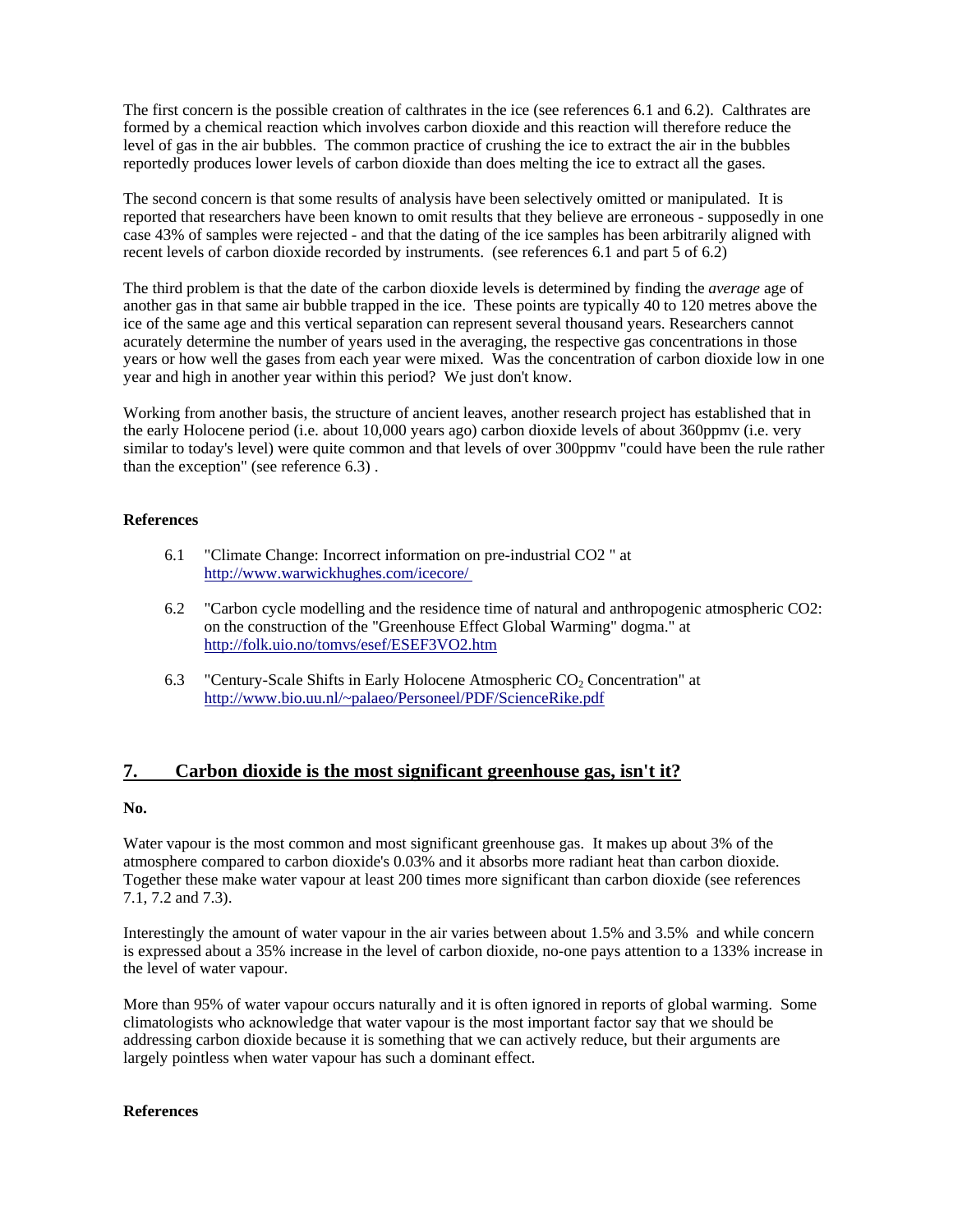- 7.1 "Global Warming: A closer look at the numbers" at [http://www.clearlight.com/~mhieb/WVFossils/greenhouse\\_data.html](http://www.clearlight.com/~mhieb/WVFossils/greenhouse_data.html)
- 7.2 "The Kyoto Protocol and Global Warming" at <http://www.lavoisier.com.au/papers/articles/Baliunas.pdf>
- 7.3 "Images from 'The Greenhouse Effect and Climate Change'" at <http://www.bom.gov.au/info/climate/change/gallery/4.shtml>

# **8. Does that mean that Man's carbon dioxide does very little?**

#### **That's correct if we are talking of warming.**

Carbon dioxide is created naturally by decaying vegetation, by release from the oceans and from a varierty of lesser sources such as volcanoes. It is absorbed naturally by living vegetation and the oceans.

Carbon dioxide levels in the atmosphere increase when more of the gas is created than can be absorbed. Anthropogenic (i.e. "man-made") carbon dioxide has increased in line with the increase in global population and it appears that the natural world is unable to absorb this additional gas.

But is this contributing to global warming?

Each year the natural emissions of carbon dioxide are far greater than the anthropogenic emissions and many researchers accept that anthropogenic emissions are only about 3% of the total. Given that current levels of carbon dioxide might contribute about 3% of the total warming (see reference 8.1 and 8.2), the anthropogenic carbon dioxide contribution to total warming is, at most, about 0.1%, or in other words, one one-thousandth.

#### **References**

- 8.1 "Global Warming: A closer look at the numbers" at [http://www.clearlight.com/~mhieb/WVFossils/greenhouse\\_data.html](http://www.clearlight.com/~mhieb/WVFossils/greenhouse_data.html)
- 8.2 "Are observed changes in the concentration of carbon dioxide in the atmosphere really dangerous?" at [http://www.cspg.org/deFreitas\\_climate.pdf](http://www.cspg.org/deFreitas_climate.pdf)

# **9. The Kyoto Agreement will have very little effect, won't it?**

#### **That's right.**

The current level of carbon dioxide is about 385ppmv, which is about 100ppmv above pre-industrial levels. The Kyoto Agreement requires that developed nations reduce their carbon dioxide levels to 1990 levels but developing nations have no such constraints and can increase their emissions.

If we assume that the Kyoto Agreement will produce a 10% reduction in anthropogenic carbon dioxide then, based on the information in section 8, we will have addressed just one ten-thousandth of the total contribution to global warming.

Global warming sceptic, S Fred Singer says that the Kyoto Agreement would reduce the IPCC's calculated temperature rise by just 0.05C degrees (see reference 9.1). Another researcher, Sallie Baliunas, claims the reduction would be 0.06C degrees (see reference 9.2).

It is clear that the costs of complying with the Kyoto Agreement will be substantial and produce no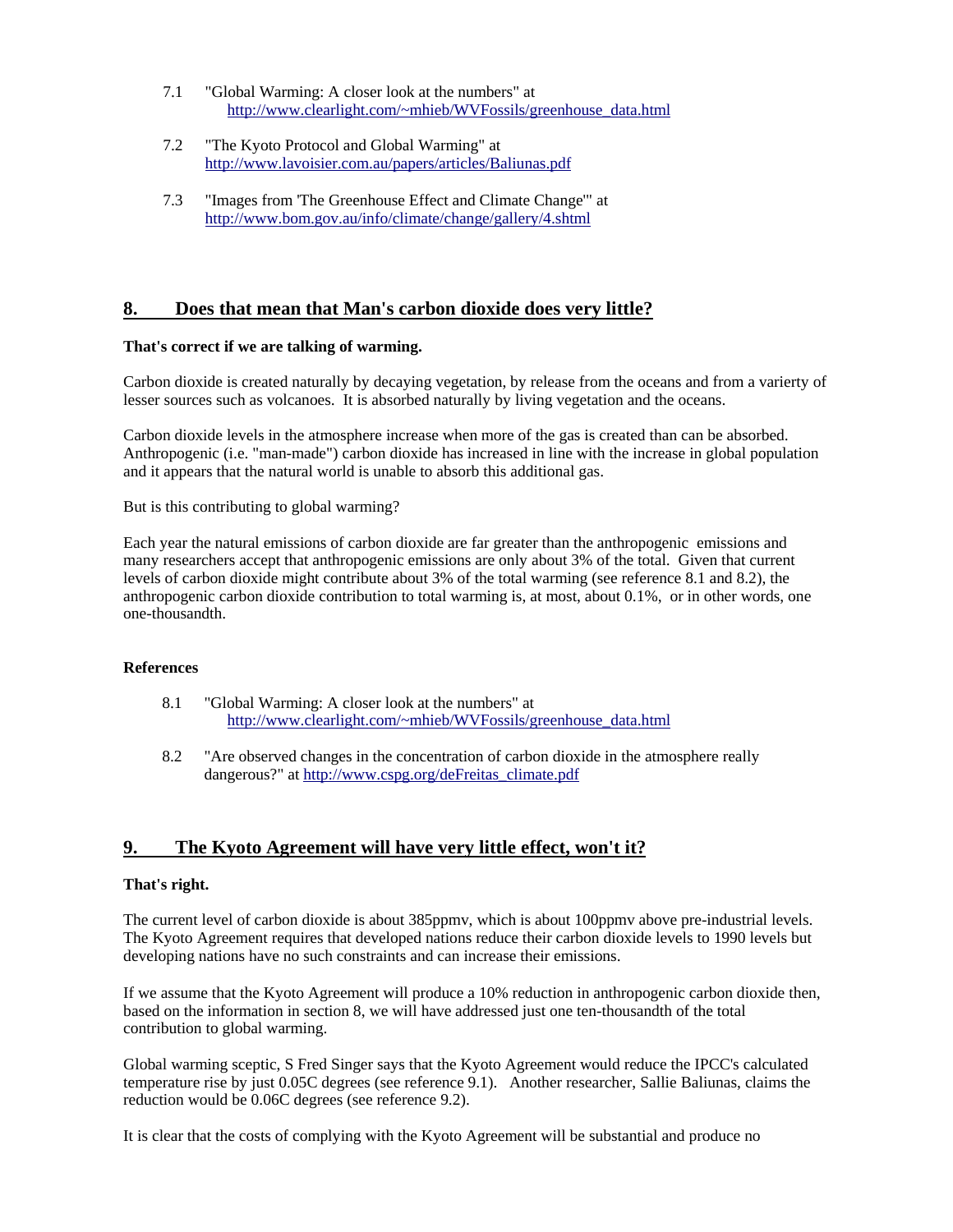discernible benefit.

Mind you, all of these calculations are based on the generally accepted knowledge of carbon dioxide's ability to absorb heat and cause warming but this appears to be based on faulty research. The best we can say is that reducing the levels of carbon dioxide might cause a slight reduction in temperature.

#### **References**

- 9.1 "The Kyoto Protocol:A Post-Mortem" at <http://www.lavoisier.com.au/papers/articles/TheKyotoProtocol.pdf>
- 9.2 "The Kyoto Protocol and Global Warming" at <http://www.lavoisier.com.au/papers/articles/Baliunas.pdf>

## **10. Why you you say that reducing carbon dioxide** *might* **reduce temperatures?**

#### **It is still disputed whether carbon dioxide plays any part in global warming at all.**

There are several sources that indicate that a rise in the level of carbon dioxide is caused by a rise in temperature and not the other way around. In the following extracts the underlining has been added to highlight these comments.

"*Together these interannual modes exhibit a mean lag between tropical SSTs [sea surface temperatures] and CO2 variations of about 6-8 month, with SST leading.*" - Dettinger and Ghil (1997), (see reference 10.1)

"*Combining this uncertainty with the uncertainty introduced by ice accumulation (800 x 0.2, i.e., 160 years), we obtain an overall uncertainty of ± 200 years, indicating that the increase in CO2 lags Antarctic warming*   $by 800 \pm 200$  years, ..." - Nicolas Caillon et al (see reference  $10.2$ ). (This report goes on to say that recent warming is due to carbon dioxide but fails to provide good explanation of why they believe the sequence is now reversed.)

"*CONCLUSIONS 1) There exist no or only weak correlations between surface temperature and atmospheric CO2 concentration. These data are inconsistant [sic]with the hypothesis that carbon dioxide concentration is the sole, or even a major, contributor to the increase in surface temperature. 2.) There appears to be a lag of 45 – 60 years between the increase in surface temperature and the increase of carbon dioxide concentration, with the temperature leading the CO2. These data are consistant [sic] with (but do not prove) the hypothesis of increased temperature driving the increase in atmospheric carbon dioxide.*" - Karl Glaser (see reference 10.3)

If sea temperatures do rise some of the dissolved carbon dioxide will be released from the water in a natural process.

"*If we assume that the whole ocean (mean depth 3795 m) is in equilibrium with the atmosphere, a one degree celsius global warming will increase the atmospheric carbon dioxide concentration by 28 ppm.*" - Dr Jarl Ahlbeck (see reference 10.5).

If this is correct, and it certainly appears to be, according to the IPCC's arguments the carbon dioxide released from the oceans would cause more warming and this would cause an even greater release of carbon dioxide. Vegetation would decay from the increased heat and even more carbon dioxide would be released. The world would cook in its own gas.

As we saw earlier, temperatures have risen and fallen over thousands, even millions, of years. Scientists accept that carbon dioxide levels were far higher back in the time of the dinosaurs and obviously the world did not over-heat them. Nor is it now.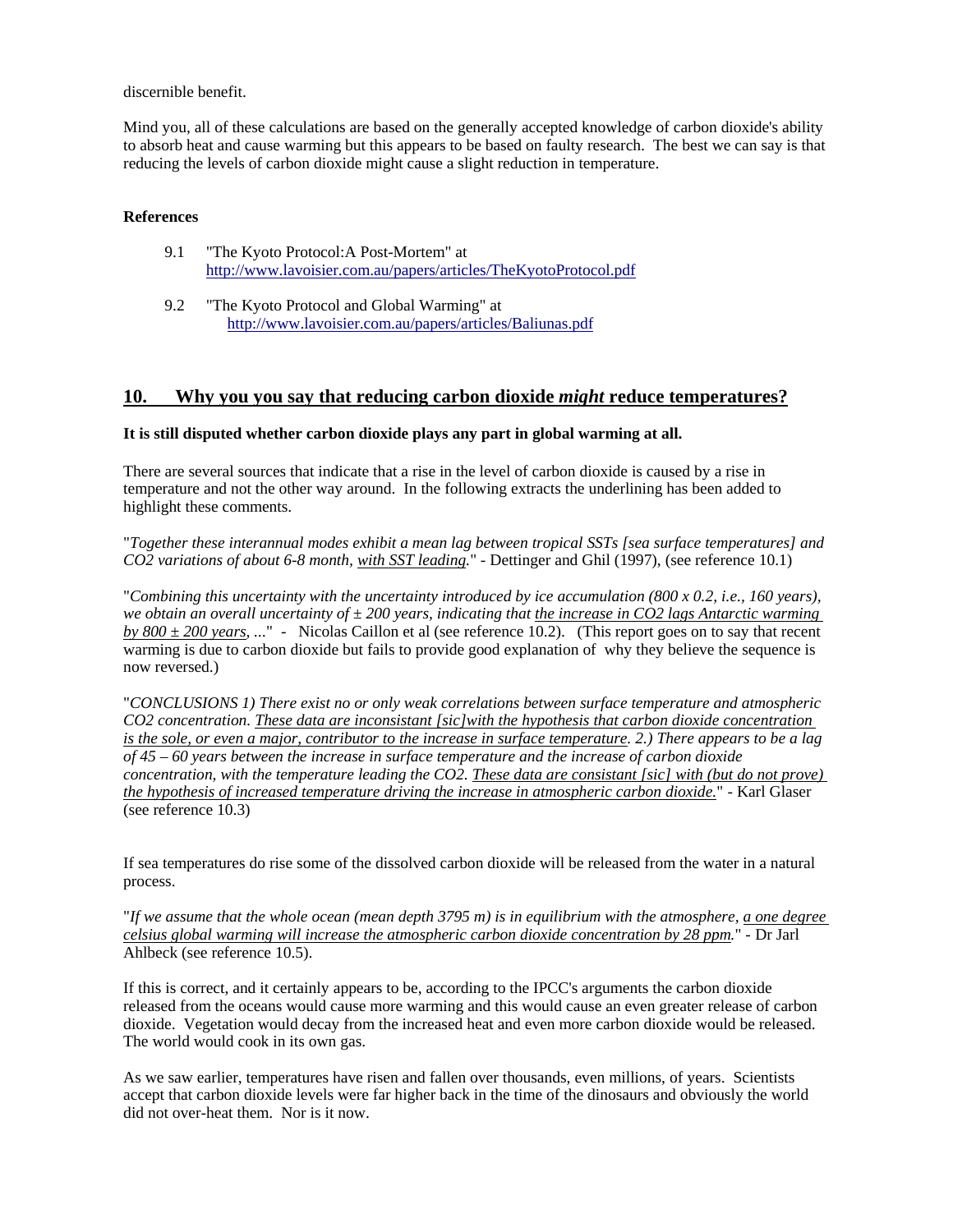Current temperatures and levels of carbon dioxide neither confirm or deny this hypothesis of rising temperatures causing an increase in carbon dioxide because it is difficult to extract anthropogenic carbon dioxide from natural levels. What we can say is that temperatures have not risen in accordance with increases in carbon dioxide.

According to the IPCC, temperatures rose between 1900 and 1940, when carbon dioxide levels were almost constant. Temperatures fell gradually until about 1960 but carbon dioxide levels increased slightly in this same period. More recently temperatures are showing very little change while carbon dioxide levels have risen sharply (see reference 10.4).

If an increase in atmospheric carbon dioxide caused a rise in temperature then we would see a far better correlation of the changes.

## **References**

- 10.1 "Seasonal and interannual variations of atmospheric CO2 and climate" at <http://tenaya.ucsd.edu/~dettinge/co2.pdf>
- 10.2 "Timing of Atmospheric CO2 and Antarctic Temperature Changes Across Termination III" at [http://icebubbles.ucsd.edu/CaillonTermIII.pdf.](http://icebubbles.ucsd.edu/CaillonTermIII.pdf)
- 10.3 "Global Warming: Correlation Between Atmospheric Carbon Dioxide Concentration and Temperature" at <http://www.wuss.org/Conference/papers/DA09.pdf>
- 10.4 Carbon dioxide at<http://www.bom.gov.au/info/climate/change/gallery/25.shtml> and Temperature at <http://www.bom.gov.au/info/climate/change/gallery/40.shtml>
- 10.5 "Increase of the Atmospheric Carbon Dioxide Concentration due to Ocean Warming" at [http://www.john-daly.com/oceanco2/oceanco2.htm.](http://www.john-daly.com/oceanco2/oceanco2.htm)
- 10.6 "The Mysteries of Carbon Dioxide" at [http://www.co2andclimate.org/climate/previous\\_issues/vol4/v4n15/cutting1.htm](http://www.co2andclimate.org/climate/previous_issues/vol4/v4n15/cutting1.htm)
- 10.7 "MYTH #3: 'The Buildup of Human Induced Greenhouse Gases, and Carbon Dioxide (CO2) in Particular, Will Cause a Catastrophic Planetary Warming.'"at <http://www.envirotruth.org/myth3.cfm>

# **11. But everyone says that increasing carbon dioxide causes warming...**

#### **It causes only a negligible amount of warming.**

Popular knowledge is based on work by Svante Arrhenius, a Swedish scientist whose theories about carbon dioxide are mentioned by many reports on global warming. Arrhenius estimated that a doubling of carbon dioxide in the atmosphere would raise temperatures 5 degrees C. In 1906 he changed his mind and, without explanation, said that the increase would be about 4 degrees (see reference 11.1).

According to modern science Arrhenius used incorrect data when determining carbon dioxide's absorption of heat in the infra-red part of the spectrum. Carbon dioxide does not absorp heat in the used infra-red range and Arrhenius inadvertently used data based on the absorption by water vapour. In other words, his numeric calculations on the influence of carbon dioxide on climate are based on infra-red absorption data that contains no carbon dioxide!

When the correct data is applied to the formulas of Arrhenius we find that a doubling of carbon dioxide will raise temperature by about 0.22 degrees (see reference 11.2).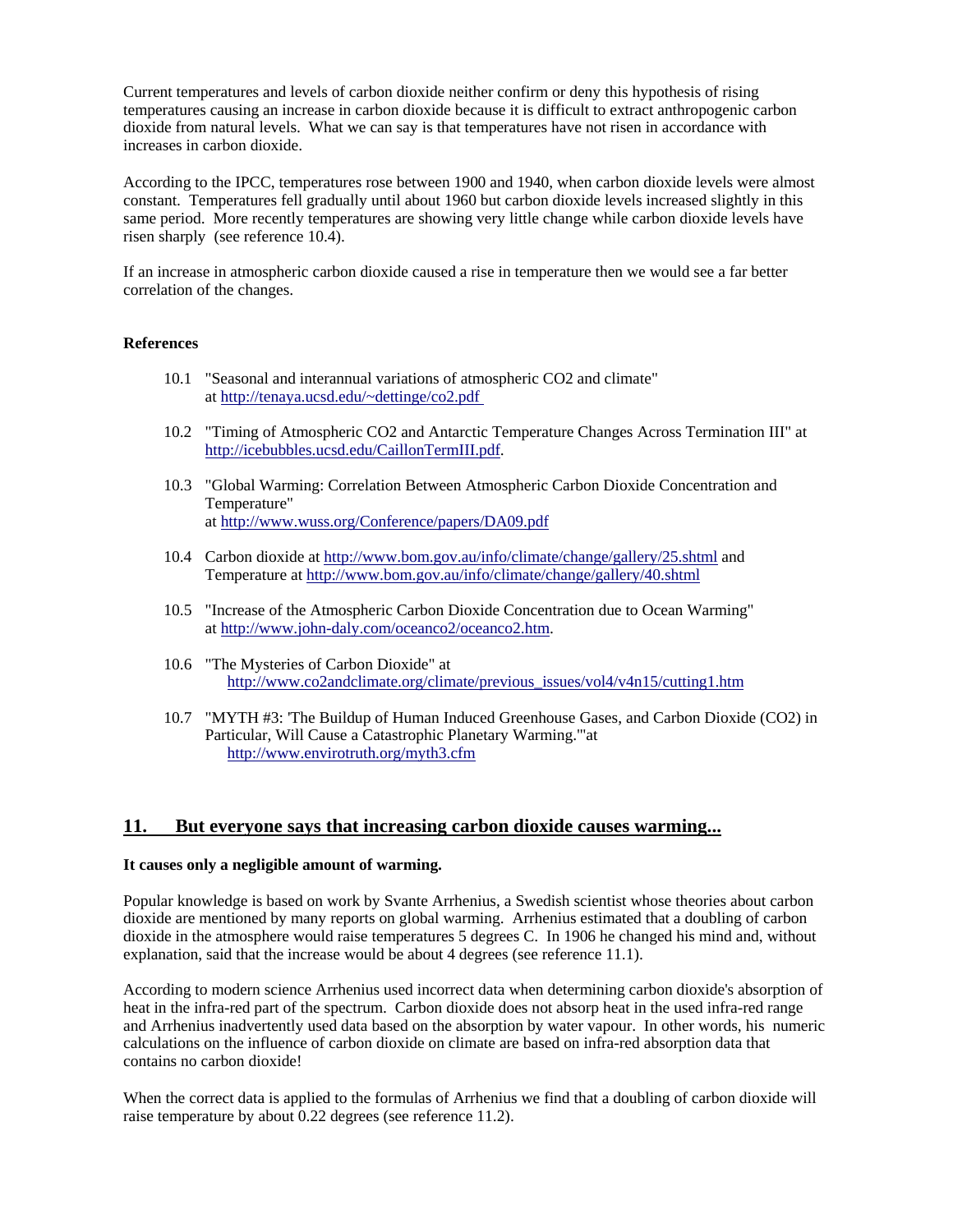The level of carbon dioxide prior to about 1800 is believed to be around 280 ppmv (which some sources regard as an under-estimate) and that level is now about 380 ppmv. The increase is about 35% and since this is a long way short of double, it follows that this increase could have caused less than 0.1 degrees of warming.

The earth has both warmed and cooled at various times in the last 200 years and it is clear that something other than carbon dioxide must be driving those changes.

#### **References**

- 11.1 "Global Warming Comments" at <http://hanserren.cwhoutwijk.nl/co2/index.html>
- 11.2 "Arrhenius was wrong..." at <http://hanserren.cwhoutwijk.nl/co2/arrhrev.htm>

## **12. But isn't an increase in carbon dioxide dangerous?**

#### **No, probably not.**

Carbon dioxide is essential for plants and so an increase in its level is like a good fertiliser.

US research has suggested that rising carbon dioxide levels have improved the production of corn (see reference 12.1 and 12.2) but perhaps other factors such as fertilisers have also played a part. Other research has also shown the benefit of increased carbon dioxide (see reference 12.3).

This fertilisation of plants has a flow-on effect on the food chain because it means increased food for animals and humans and far from being dangerous, an increase in the level of carbon dioxide could be very beneficial.

If carbon dioxide has no discernible role in global warming and is beneficial for plants, then the reductions demanded by the Kyoto Agreement will work to the disadvantage of humanity and not its advantage, and that is even without considering the costs of compliance.

#### **References**

- 12.1 "Climate Corn-ography" at [http://www.co2andclimate.org/climate/previous\\_issues/vol5/v5n20/hot1.htm](http://www.co2andclimate.org/climate/previous_issues/vol5/v5n20/hot1.htm)
- 12.2 "Increasing carbon dioxide relieves drought stress in corn, researchers say" at <http://www.news.uiuc.edu/scitips/03/0725corn.html>
- 12.3 "Carbon Dioxide is Good for the Environment" at<http://www.nationalcenter.org/NPA334.html>

Also...

12.4 page 6 of "Environmental Effects of Increased Atmospheric Carbon Dioxide" at [http://www.gps.caltech.edu/classes/ese148a/marshall\\_institute.pdf](http://www.gps.caltech.edu/classes/ese148a/marshall_institute.pdf)

# **13. So why is carbon dioxide blamed for the warming?**

#### **That is because scientists understood it better than other climatic factors.**

Carbon dioxide was identified in the late 18th century and since that time has been studied very closely and its behaviour under different conditions is understood quite well. At least that was the assumption before the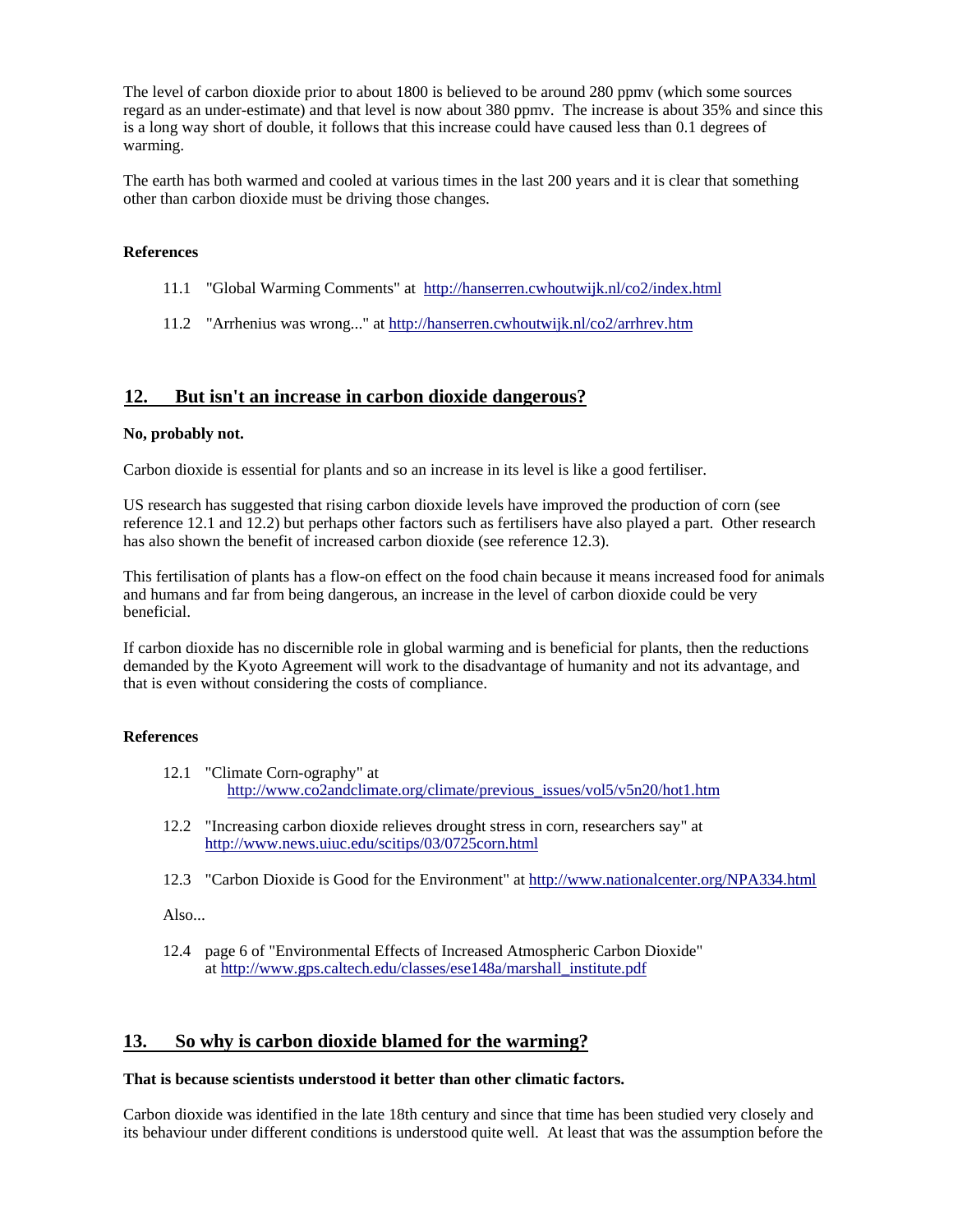research of Arrhenius was examined (see section 11).

The IPCC's mathematical models included plenty of information about carbon dioxide but far less about other climatic factors which had to be modelled crudely and with many assumptions.

The 2001 IPCC report acknowledges that knowledge of carbon dioxide was rated as "high", knowledge of ozone was rated as "medium", knowledge of sulphates as rated as "low" and the level of knowledge for eight other factors was "very low" (see reference 13.1).

It is no surprise that the output from these mathematical models of climate was found to be very dependent on the levels of carbon dioxide and it is no wonder that carbon dioxide was accused as being the driving force for any climate change.

In July of this year (2004) the IPCC held a workshop to discuss climate sensitivity to various factors and how the accuracy of models might be improved (see reference 13.2). This workshop was held several years after carbon dioxide was declared to be responsible for global warming and after extensive press and media coverage of this finding, so will a public admission be made if other factors are found to have a greater influence?

#### **References**

- 13.1 IPCC graph at <http://www.ipcc.ch/present/graphics/2001syr/small/06.01.jpg> (If you would like a larger image change "small" to "large")
- 13.2 ["IPCC Working Group 1 Workshop on Climate Sensitivity" at http://ipcc](http://ipcc-wg1)wg1.ucar.edu/meeting/CSW/background/CSW\_Program.pdf

# **14. But aren't the computer models generally correct?**

#### **No, not according to the evidence.**

Mathematical models are already used to predict weather conditions a few days into the future but they are often wrong (see reference 14.1). If the long term climate models operate in a similar manner then there is little chance of accuracy.

The IPCC models have predicted that temperatures in 2100 would be between about 1.5 and 5.8 degrees warmer than today, or to put it another way, 3.6 degrees plus or minus 60%. This is an enormous difference in climatic terms and it would demand vastly different responses between those upper and lower limits. Accuracy is critical but is not being delivered.

As we saw in in section 13, these mathematical models do not properly model the action and influence of clouds, solar radiation and about five other known climatic factors because they are not properly understood. This lack of knowledge was acknowledged in the IPCC's 2001 report and has been supported more recently by a research paper (see reference 14.2) which claims that mathematical models of climate are accurate but admits that less than 20% of climate modellers believed that clouds were modelled well and only 30% believed that water vapour was modeled well.

The IPCC models predicted the temperatures for 2100 based on a lower concentration of carbon dioxide than exists today so, according to their general thinking on carbon dioxide and warming, the current levels of carbon dioxide should be already creating much higher temperatures than those being observed.

It is not only surface temperatures that contradicting the IPCC's climate models because there is little change in tropospheric and stratospheric temperatures when the IPCC indicates that cooling should be occurring (see reference 14.3).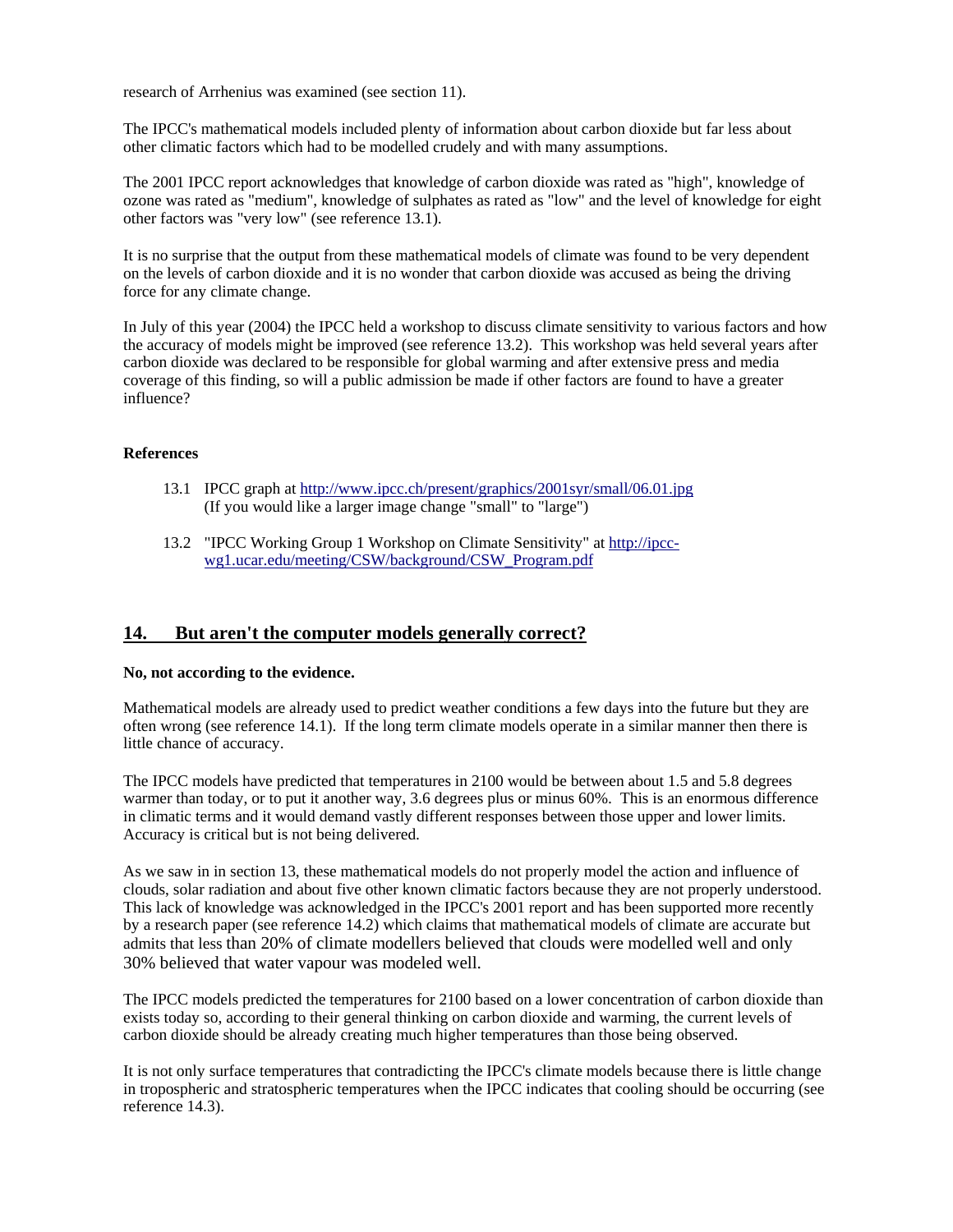This is only a brief summary of the major faults with these climate models. More information is available in the form of a scorecard of the models' prediction  $\nu$ . observations to date (see reference 14.4).

Computer programmers acknowledge that poor input data causes poor results in their saying "Garbage in, garbage out". In the case of climate models we can add that poor instructions within a computer program can cause the same "garbage out".

It is very clear that statements about past, present or future climates based on the output of computer models should be regarded with extreme scepticism.

#### **References**

- 14.1 "Coolwire Issue 8 June 2004" at<http://www.warwickhughes.com/climate/cool8.htm>
- 14.2 "Models of Global and Regional Climate" at <http://w3g.gkss.de/staff/storch/pdf/ehs.pdf> (see especially figure 5)
- 14.3 Images from 'The Greenhouse Effect and Climate Change'" at <http://www.bom.gov.au/info/climate/change/gallery/47.shtml>
- 14.4 Scorecard of prediction versus observations at <http://www.warwickhughes.com/hoyt/scorecard.htm>

also

14.5 "Desperate Measures to Support a Dying Paradigm" at [http://www.co2andclimate.org/climate/previous\\_issues/vol4/v4n15/feature1.htm](http://www.co2andclimate.org/climate/previous_issues/vol4/v4n15/feature1.htm)

# **15. If it is not carbon dioxide that causes warming, then what does?**

#### **Research is continuing into many possible factors.**

Some researchers regard water vapour as a significant cause of global warming. One team has suggested that condensation trails from aircraft can account for all the recent warming in the USA (see references 15.1, 15.2 and 15.3). High clouds are believed to trap heat and add to warming while low altitude clouds reflect heat and have a cooling effect but research is continuing to confirm this and to add details because thorough understanding of these actions is essential if they are to be properly modelled (see references 15.4 and 15.5).

Many countries with a long-term rise in mean temperatures have seen minimum temperatures rise more than maximum temperatures and it is the rising minimum that have increased the mean value. There is some evidence to suggest that increased cloud is to blame but again more research is required before we can properly understand the processes and model them.

Other researchers claim that the sun is to blame. Recent research has shown that the sun may influence our climate through cosmic rays, solar winds, magnetic fields and solar intensity (see reference 15.6, 15.7, 15.8 and 15.9). Many point to the correlation between peaks in sun spot activity and the occurrence of El Nino (see references 15.10 and 15.11) and suggest that the El Nino can influence Atlantic temperatures. Others show correlations between average temperatures and the length of the solar cycle (see reference 15.12). One UK company is sucessfully predicting weather based on emissions of solar particles.

In general our knowledge of the sun is still quite low and this needs to improve if we are to properly understand its influence on the earth's climate.

As with many aspects of climate, various factors sometimes work together to enhance some affect. A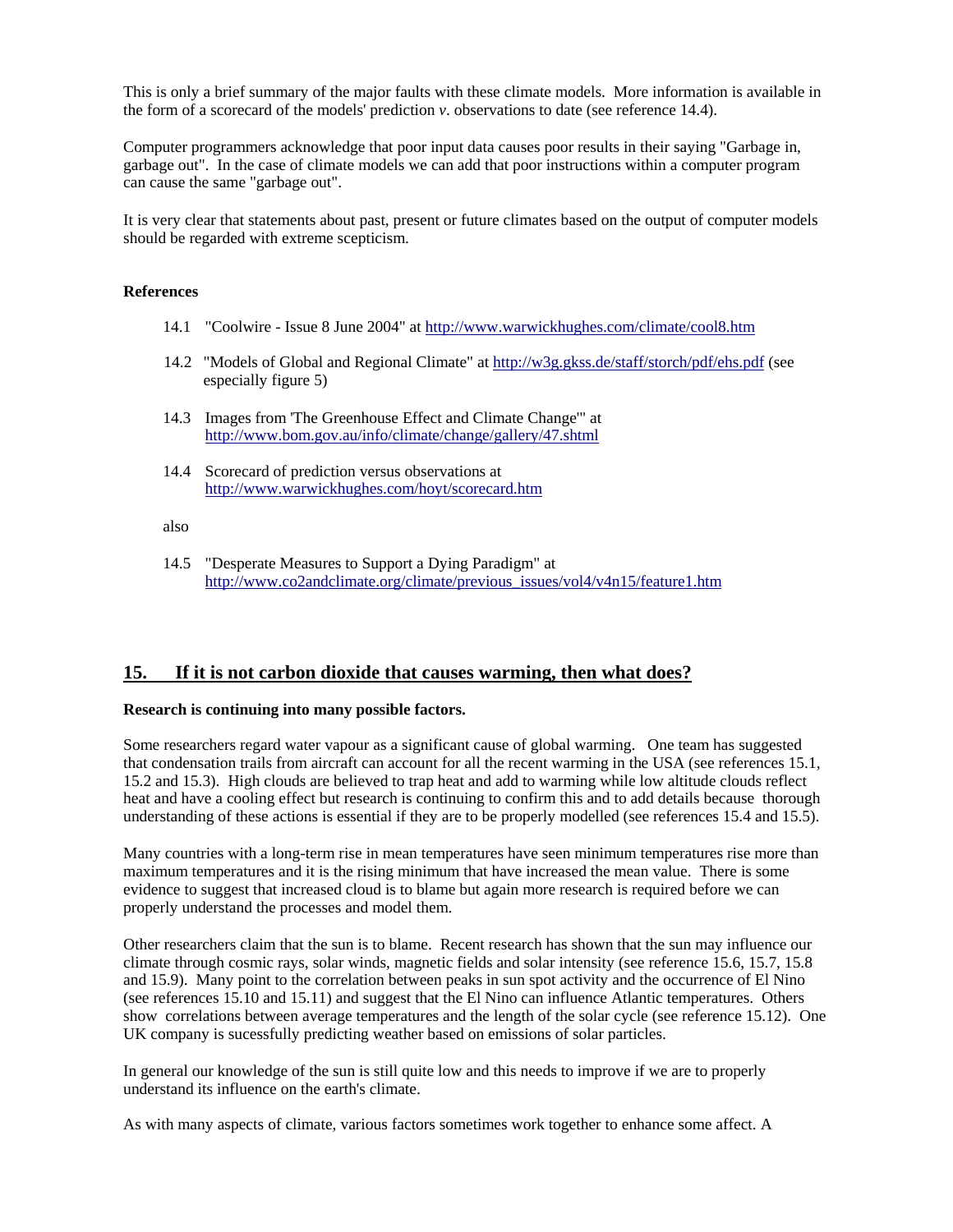correlation between solar activity and the amount of naturally produced carbon dioxide has been shown (see reference 15.13) and a possible correlation between cloud cover and cosmic rays has also been proposed (see reference 15.14), along with an interaction between solar winds and clouds (see reference 15.15).

Another writer has shown a link between sun-spot activity and the position of planets relative to the sun (see reference 15.16). The apparent link between sun-spots and El Nino (as mentioned above) makes this an intriguing notion.

Climate research is ongoing and much is still to be learned about the processes. We are still a long way from definitive statements about the influence and operation of the many possible factors and it is clear that any assertive statements about current and future climates should be regarded with scepticism.

#### **References**

- 15.1 "Jet contrails to be significant climate factor by 2050" at [http://www.agu.org/sci\\_soc/prrl/prrl9919.html](http://www.agu.org/sci_soc/prrl/prrl9919.html)
- 15.2 "Clouds Caused by Aicraft Exhaust May Warm The U.S. Climate" at [http://www.nasa.gov/home/hqnews/2004/apr/HQ\\_04140\\_clouds\\_climate.html](http://www.nasa.gov/home/hqnews/2004/apr/HQ_04140_clouds_climate.html)
- 15.3 "Contrails and Aviation-induced Cirrus Clouds Relation with Temperature (02)" at <http://www.contrails.nl/contrails%20research/Contrails%20Temperature%2002.htm>
- 15.4 ["Do Clouds Warm or Cool the Climate?" at http://www](http://www-das)das.uwyo.edu/~geerts/cwx/notes/chap09/rossow.html
- 15.5 "Global Climate Change: Clouds and Climate" at <http://www.dnr.state.mo.us/energy/cc/cc3.htm>
- 15.6 "Geophysical, archaelogical, and historical evidence support a solar-output model for climate change" at <http://www.pnas.org/cgi/reprint/97/23/12433.pdf>
- 15.7 ["Solar activity over the last 1150 years: does it correlate with climate?" at http://www.hs.uni](http://www.hs.uni-hamburg)hamburg.de/cs13/day1/03\_Solanki.ppt (Powerpoint presentation)
- 15.8 "Sunspot activity hits 1,000-year high" at <http://www.swissinfo.org/sen/Swissinfo.html?siteSect=511&sid=5080155>
- 15.9 "The Milky Way and the Clouds of Earth" at [http://www.co2andclimate.org/climate/previous\\_issues/vol3/v3n15/cutting1.htm](http://www.co2andclimate.org/climate/previous_issues/vol3/v3n15/cutting1.htm)
- 15.10 ["Solar Activity Controls El Niño and La Niña" at http://www.john-daly.com/sun-enso/sun](http://www.john-daly.com/sun-enso/sun-enso)enso.htm
- 15.11 ["New ENSO Forecasts Based on Solar Model" at http://www.john-daly.com/theodor/new](http://www.john-daly.com/theodor/new-enso)enso.htm
- 15.12 "Climate Change the Solar Connection" at [http://www.uwmc.uwc.edu/geography/globcat/globwarm/1991\\_solar.htm](http://www.uwmc.uwc.edu/geography/globcat/globwarm/1991_solar.htm)
- 15.13 ["Variations in CO2 Growth Rate Associated with Solar Activity" at http://www.john](http://www.john-daly)daly.com/theodor/co2new.htm
- 15.14 "Sunshine Clouds and Cosmic Rays" at<http://star.arm.ac.uk/~ambn/345epb.pdf>
- 15.15 "Atmospheric Ionization and Clouds as Links Between Solar Activity and Climate" at [http://www.utdallas.edu/dept/physics/Faculty/tinsley/Atmos\\_060302.pdf](http://www.utdallas.edu/dept/physics/Faculty/tinsley/Atmos_060302.pdf)
- 15.16 "The 'Solar Jerk', The King-Hele Cycle, and the Challenge to Climate Science" at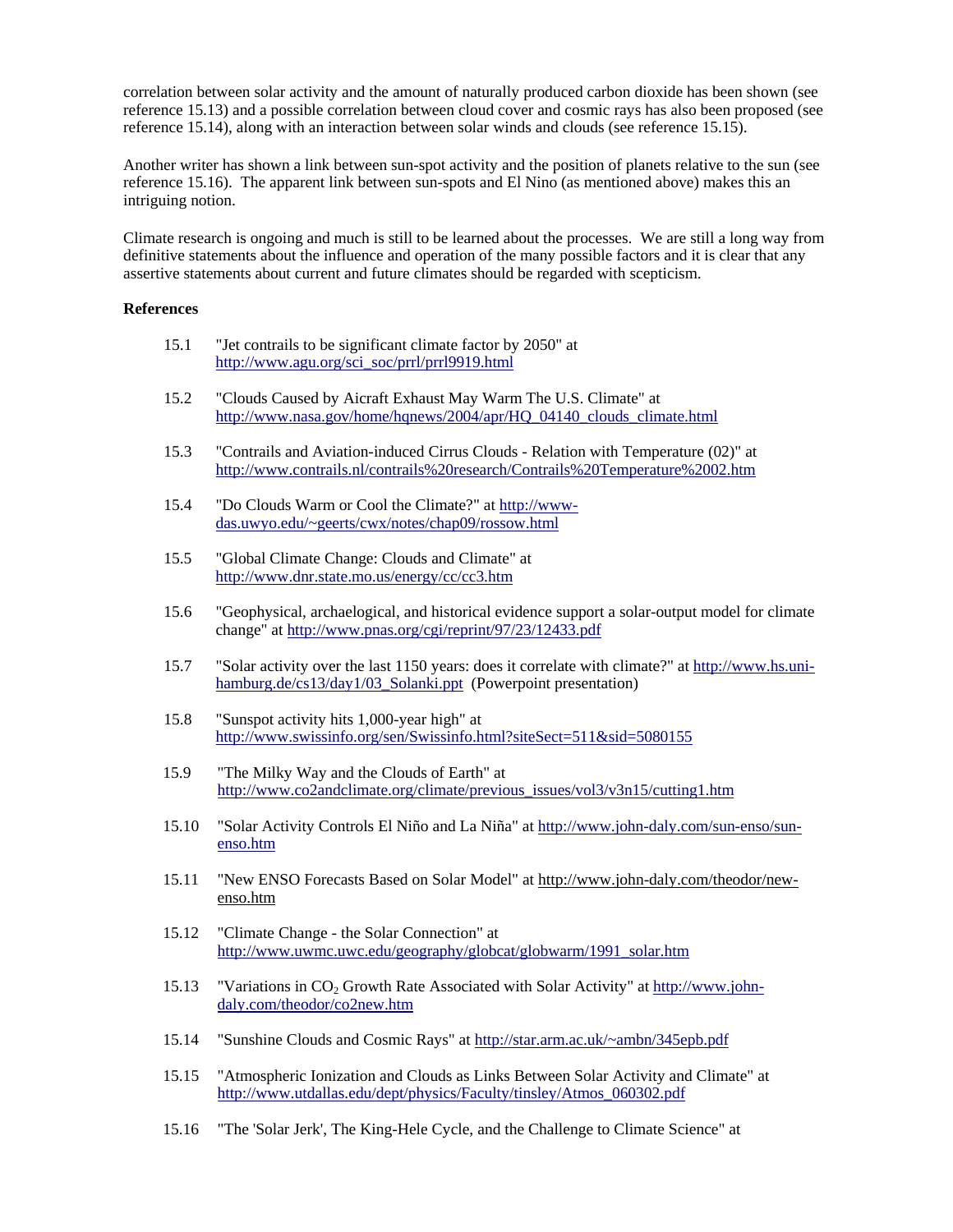# **16. What do scientists think of the Kyoto Agreement and the IPCC report on which it is based?**

#### **Many do not agree with the science and support is far less strong than some claim.**

The IPCC report was signed by 2000 scientist of whom only about 100 are regarded as climatologists (see reference 16.1). In contrast about 18,000 scientists, among them about 2500 people who are meteorologists, climatologists, physicists, geophysicists, oceanographers or environmental scientists, have signed a document opposing Kyoto (see reference 16.2).

Some writers have extracted a few names and claimed them to be false because they are the same as wellknown personalities but that is a red herring because someone, or several people, probably share your name. It would required detailed investigation before those 6 or 8 names can be considered false, and even then that would leave over 17,990 names on the document.

A list of 42 experts in relevant fields who oppose the science underlying the Kyoto Agreement is also available (see reference 16.3).

In June 2003 a group of 46 international scientists wrote to the Canadian Prime Minister, Paul Martin, to advise him that rigorous scientific examination of the basis for the Kyoto Accord should be undertaken (see reference 16.4). Fifty percent of this group were climatologists and the others had a mixture of backgrounds in physics, meteorology, environmental sciences, geography and mathematics.

But these comments about the lack of consensus are mere background because scientific matters are never settled by voting.

Author Michael Crichton made the situation clear in an address in January 2003 (see reference 16.5).

He said "Let's be clear: the work of science has nothing whatever to do with consensus. Consensus is the business of politics. Science, on the contrary, requires only one investigator who happens to be right, which means that he or she has results that are verifiable by reference to the real world. In science consensus is irrelevant. What is relevant is reproducible results. The greatest scientists in history are great precisely because they broke with the consensus.

"There is no such thing as consensus science. If it's consensus, it isn't science. If it's science, it isn't consensus. Period."

Sceptical scientists continue to question the integrity of the IPCC (see reference 16.6) and various magazines and journals which publish papers on the topic (see reference 16.7). Many of these scientists also attempt to correct comments by politicians and reports in the general media which make unsubstantiated claims about global warming (see reference 16.8).

While the general impression might be that there is consensus on the causes and science of global warming this is far from correct. Scientists, the people who are best placed to examine these things, are far more sceptical than the general population and it would be wise to follow their lead.

#### **References**

16.1 "The Kyoto Protocol: A Post-Mortem" at <http://www.lavoisier.com.au/papers/articles/TheKyotoProtocol.pdf>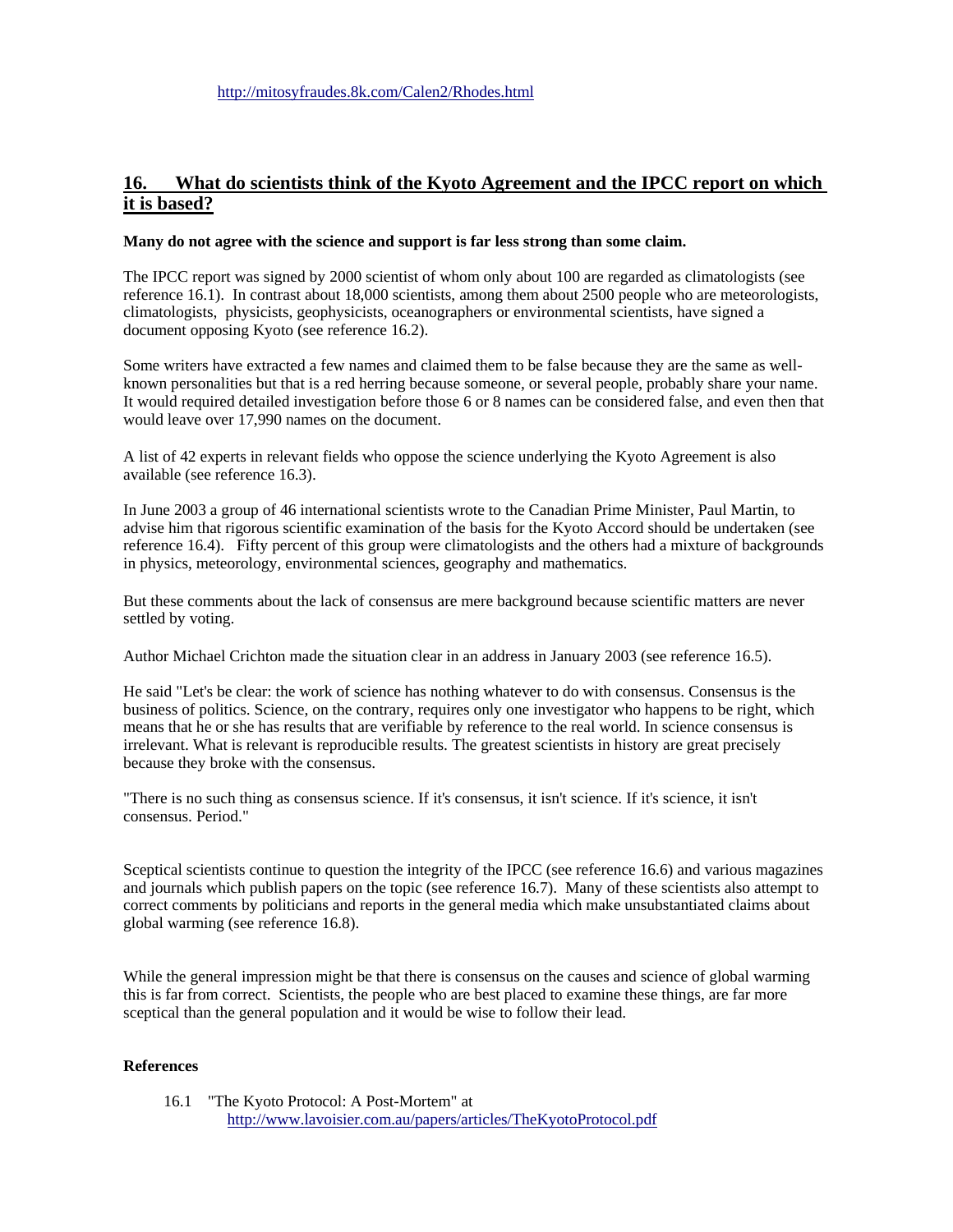- 16.2 "Greenhouse: The Sceptics Strike Back" at <http://www.lavoisier.com.au/papers/articles/Weiss.pdf>
- 16.3 "Some of the Many Experts Who Contest Kyoto's Scientific Foundation" at [http://www.envirotruth.org/myth\\_experts.cfm](http://www.envirotruth.org/myth_experts.cfm)
- 16.4 Letter to Paul Martin, Canadian Prime Minister, prior to his appointment at <http://www.lavoisier.com.au/papers/articles/lettertoPaulMartin.pdf>
- 16.5 "Aliens Cause Global Warming" at<http://mitosyfraudes.8k.com/Calen4/consensus.html>
- 16.6 "Letter to IPCC Chairman Bert Bolin" at<http://www.sepp.org/ipcccont/bolin.htm>
- 16.7 "Corrections to the Mann et al (1998) Proxy Data Base and Northern Hemisphere Average Temperature Series" at <http://www.uoguelph.ca/~rmckitri/research/trc.html>
- 16.8 "Uncertainties about Global Warming" at [http://www.shns.com/shns/g\\_index2.cfm?action=detail&pk=WARMING-09-27-04](http://www.shns.com/shns/g_index2.cfm?action=detail&pk=WARMING-09-27-04)

Also

 "Global Warming Facts, Consensus Melt Away" at <http://www.techcentralstation.com/100101E.html>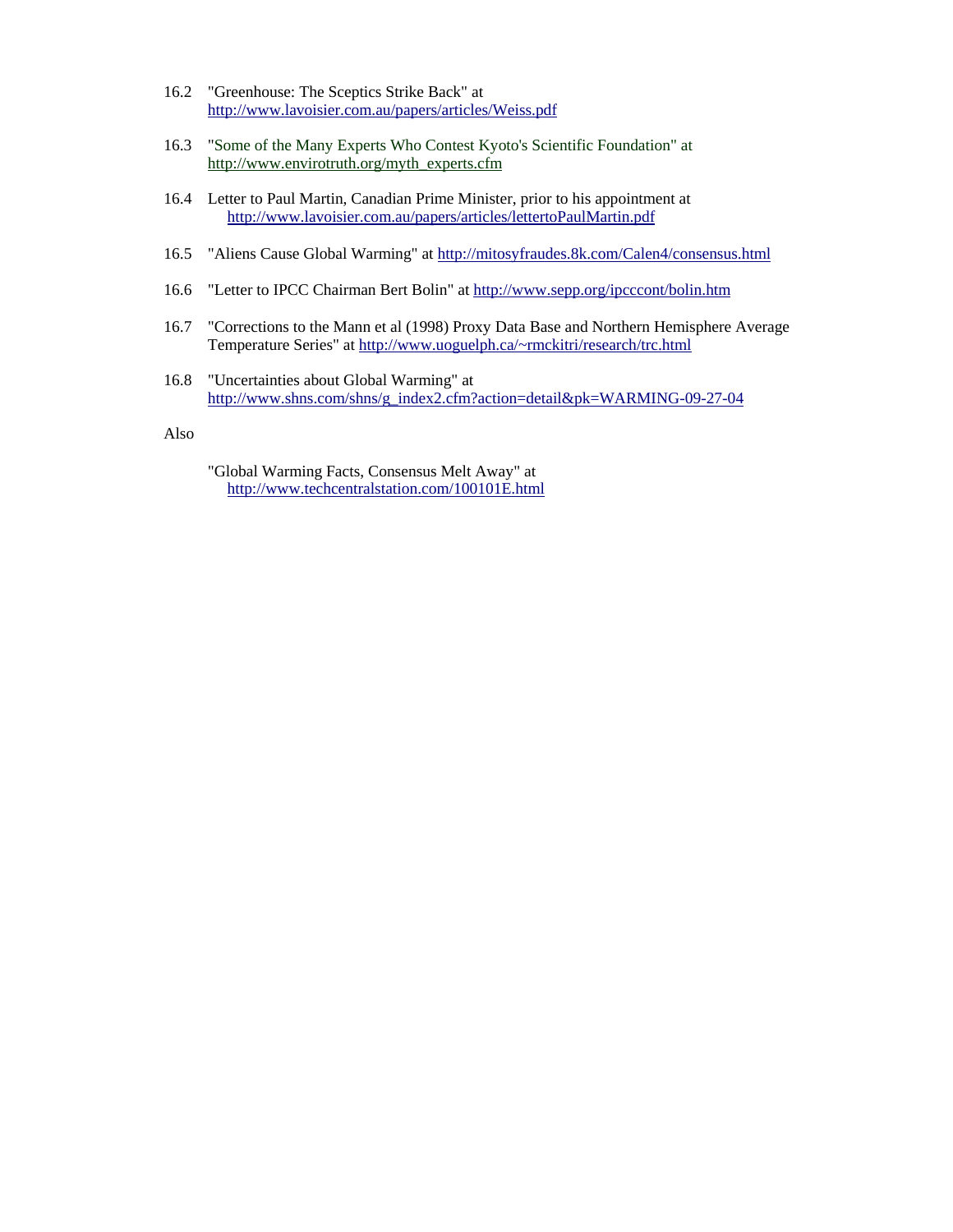# **FURTHER READING**

# **Internet**

| Alexander, Prof WJR | - "Climate change - there is no need for concern. Going against the flow" at<br>http://www.wrc.org.za/publications/waterwheel/2004/Feb-<br>04/viewpoint%20p28-29.pdf                                                                                      |
|---------------------|-----------------------------------------------------------------------------------------------------------------------------------------------------------------------------------------------------------------------------------------------------------|
| Daly, John          | - "Still Waiting for the Greenhouse"<br>http://www.john-daly.com/                                                                                                                                                                                         |
| De Freitas, Chris   | - "Environmental Effects of Increased Atmospheric Carbon Dioxide"<br>http://www.cspg.org/deFreitas_climate.pdf                                                                                                                                            |
| Ferreyra, E         | - "Correlation Between Temperatures and CO2 (A Shot in the foot by the IPCC and<br>UNEP)" at http://mitosfraudes.8k.com/Calen/correlaEng.html                                                                                                             |
| Hollander, Jack M   | - "Rushing to Judgment", in Wilson Quarterly,<br>at http://wwics.si.edu/index.cfm?fuseaction=wq.essay&essay_id=33083                                                                                                                                      |
|                     | Jaworowski, Zbigniew - "Solar Cycles, not CO2, Determine Climate"<br>at http://www.21stcenturysciencetech.com/Articles%202004/Winter2003-<br>4/global_warming.pdf                                                                                         |
| Kininmonth, William | - "Climate Change: A Natural Hazard"<br>http://www.lavoisier.com.au/papers/articles/climatechange.pdf                                                                                                                                                     |
| Legates, David R    | - "Scientists Smeared for Questioning Global Warming Orthodoxy"<br>http://eteam.ncpa.org/commentaries/global_warming/082203dl.html                                                                                                                        |
| Michaels, Patrick   | - "The Effects of Proposals for Greenhouse Gas Emission Reduction", Testimony to<br>Subcommittee on Energy and Environment of the Committee on Science United<br><b>States House of Representatives</b><br>http://www.cato.org/testimony/ct-pm110697.html |
| Singer, S Fred      | - "The Road from Rio to Kyoto: How Climate Science was Distorted<br>to Support Ideological Objectives"<br>at http://www.sepp.org/NewSEPP/KyotoAssessment.htm                                                                                              |
| Wojicik, David E    | - "The UN IPCC's Artful Bias on Climate Change"<br>at http://www.nexusmagazine.com/articles/climate.html                                                                                                                                                  |
| ???                 | - "Myths and Envirotruth Regarding Climate Change" at<br>http://www.envirotruth.org/myths.cfm                                                                                                                                                             |
| ???                 | - "Some of the many Experts Who Contest Kyoto's Scientific Foundation"                                                                                                                                                                                    |